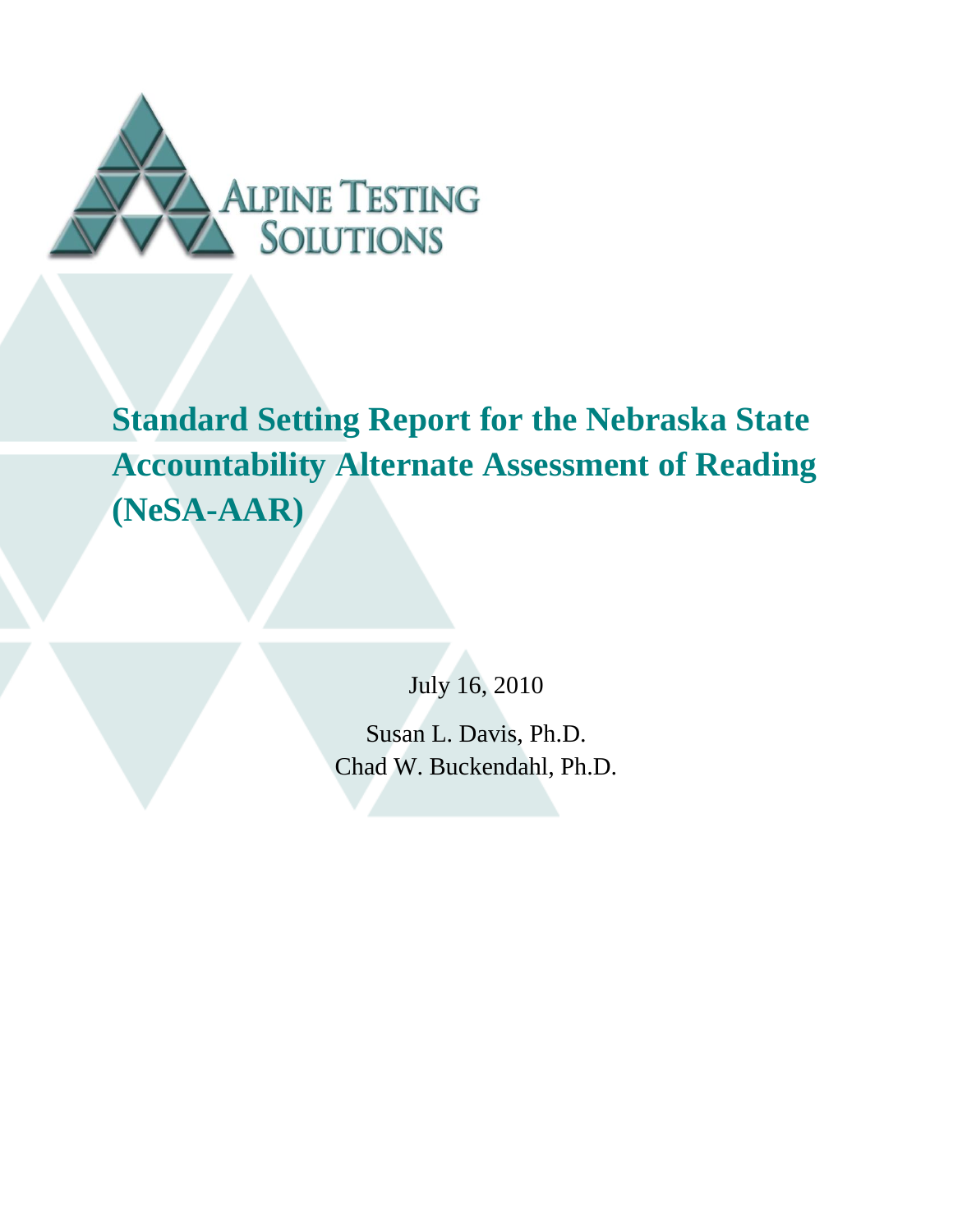| Appendix A: Recommended Performance level Descriptors17 |  |
|---------------------------------------------------------|--|
|                                                         |  |
|                                                         |  |
|                                                         |  |

## *Statement of Confidentiality*

The information provided in this report is proprietary and confidential. It is meant to be used by NDE solely for the purpose of informing the standard setting process for the Nebraska NeSA-AAR Assessments.

|               | Nebraska Alternate Assessments in Reading Assessments |                |
|---------------|-------------------------------------------------------|----------------|
| July 16, 2010 | <b>Standard Setting Report</b>                        | Page 2 of $30$ |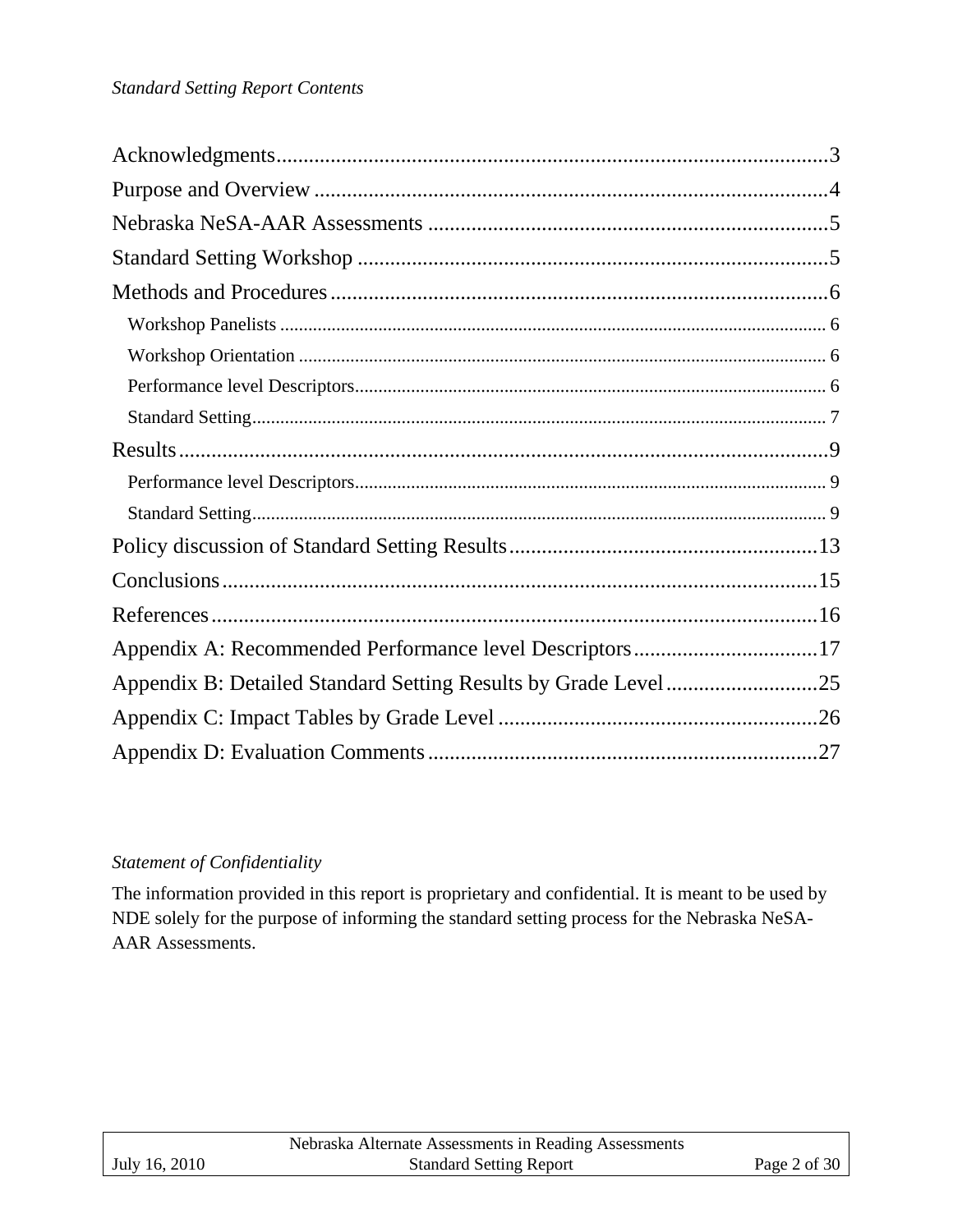# **Acknowledgments**

We would like to acknowledge several people who assisted us with the standard setting workshop. Panelists of select educators made up the largest contingent of people whose work contributed to the outcome of the standard setting workshops. They participated in the activities that resulted in the cut score recommendations for each of the Nebraska NeSA-AAR Assessments. The success of the workshops was due, in large part, to their efforts.

We also appreciate the assistance and support of Dr. Pat Roschewski, Jan Hoegh, Carla Osberg, Jon Moon, and Jackie Naber from the Nebraska Department of Education who assisted in the preparation and execution of this workshop.

Finally, we want to thank Cristina Goodwin, Myisha Stokes, and Scott Russell from the Alpine Testing Solutions team. Their assistance was critical to the successful execution of this workshop.

|               | Nebraska Alternate Assessments in Reading Assessments |              |
|---------------|-------------------------------------------------------|--------------|
| July 16, 2010 | <b>Standard Setting Report</b>                        | Page 3 of 30 |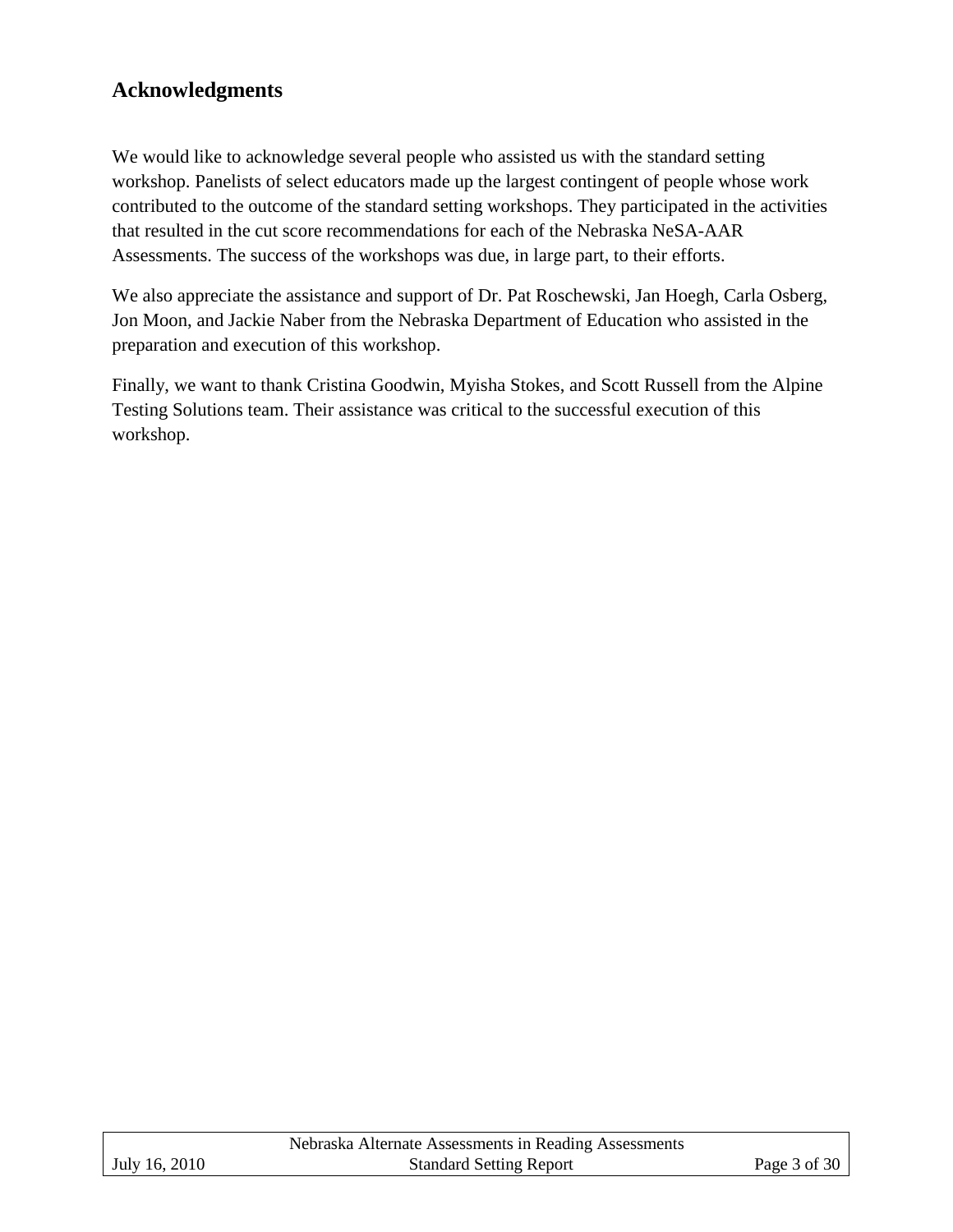## **Purpose and Overview**

The purpose of this report is to document the procedures and analyses undertaken to assist the Nebraska Department of Education (NDE) in recommending performance level descriptors and cut scores for the Nebraska NeSA-AAR assessments. The included assessments were for grades 3-8 and High School.

This report summarizes the procedures and the results of standard setting workshops conducted June 28-30, 2010. The first part of the results contains the recommended Performance Level Descriptors drafted by the standard setting panelists. These descriptors illustrate the expected knowledge, skills, and abilities of students by performance level and grade level. The second set of results includes the recommended cut scores for each assessment within the NeSA-AAR program.

|               | Nebraska Alternate Assessments in Reading Assessments |              |
|---------------|-------------------------------------------------------|--------------|
| July 16, 2010 | <b>Standard Setting Report</b>                        | Page 4 of 30 |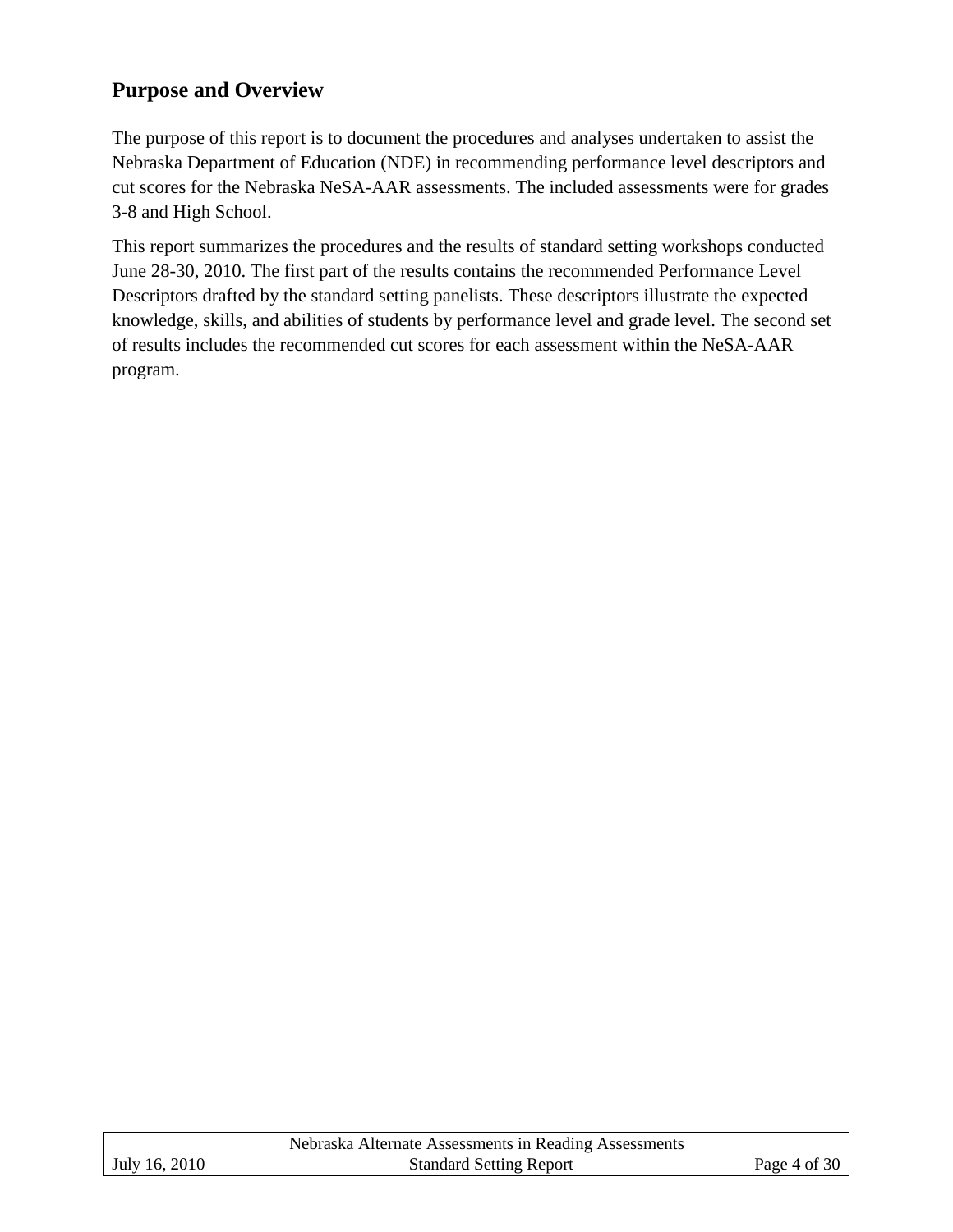# **Standard Setting Report for the NeSA-AAR Assessments**

Nebraska Department of Education (NDE) contracted with Alpine Testing Solutions (Alpine) to conduct a standard setting workshop for the Nebraska State Accountability Alternate Assessment of Reading (NeSA-AAR). Alpine worked closely with NDE to design, and prepare for, the standard setting.

## **Nebraska NeSA-AAR Assessments**

The Nebraska NeSA-AAR program encompasses the alternate assessments for students with the most severe cognitive and physical disabilities. The grade level curriculum and test content are built to represent the progression and continual development of knowledge and skills across the successive grade levels. The results of the NeSA-AAR assessments are used to evaluate students' abilities and classify them into one of three performance levels (i.e., Below the Standard, Meets the Standard, Exceeds the Standard).

## **Standard Setting Workshop**

The standard setting workshop for the Nebraska NeSA-AAR assessments was conducted June 28-30, 2010 in Lincoln, NE. There were two goals of this workshop. The first goal was to produce a set of recommended performance level descriptors (PLDs) that summarized the expected knowledge, skills and abilities of students at each performance level. The second goal was to elicit recommended cut scores that define the expected performance for students within each performance level consistent with the performance level descriptors.

The subsequent sections of this report describe the procedures used to accomplish each of these goals. Also included in this report is a full summary of the results produced from the standard setting workshops. These results have been presented by NDE to the State Board of Education who is responsible for approving the cut scores for each performance level.

|               | Nebraska Alternate Assessments in Reading Assessments |                |
|---------------|-------------------------------------------------------|----------------|
| July 16, 2010 | <b>Standard Setting Report</b>                        | Page 5 of $30$ |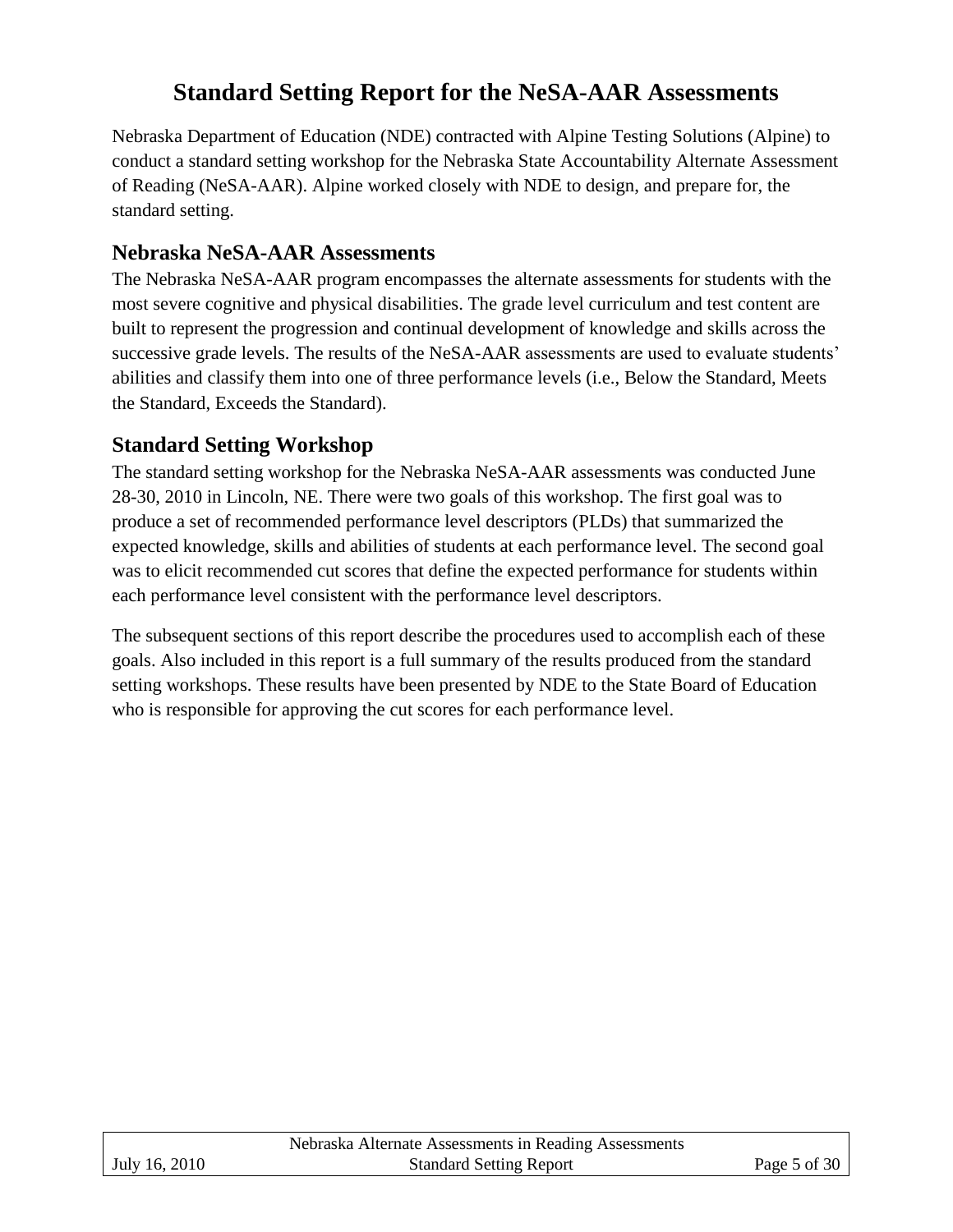# **Methods and Procedures**

## *Workshop Panelists*

Prior to the workshop, NDE recruited panelists to participate in each grade span panel. Each grade level panel included 11-13 content experts from across the state (Jaeger, 1991; Raymond & Reid, 2001). Each panel represented substantial experience and included SPED teachers, General Education teachers, SPED coordinators, and administrators. The experience and qualifications of the panelists is noted in Table 1.

|             | Number of |                  | Degree         |                | Average Years of |
|-------------|-----------|------------------|----------------|----------------|------------------|
| Panel       | Panelists | <b>Bachelors</b> | <b>Masters</b> | Ed. Specialist | Experience       |
| Elementary  | 12        | 4                |                |                |                  |
| Middle      | 13        |                  | 10             |                | 17               |
| High School | $11^{1}$  |                  |                |                | 18               |

Table 1. Experience and qualifications of each grade-span panel

## *Workshop Orientation*

On the first day of the workshop, a general orientation was held for all panelists. Jan Hoegh from NDE and Chad Buckendahl from Alpine welcomed the group. Susan Davis from Alpine provided an orientation that covered the purpose and goals of the workshop, and the processes that would be used to accomplish each goal. Following the orientation, panelists worked within smaller grade-span panels for the remainder of the workshop (Elementary = grades 3-5, Middle = grades 6-8, High School = grade 11).

## *Performance level Descriptors*

 $\overline{a}$ 

To begin creating the performance level descriptors, panelists were divided into grade-specific groups within their grade-span panels. As inputs to the PLD development process, panelists were provided (1) draft policy PLDs created by NDE, (2) the current PLDs for the general NeSA Reading assessment, and (3) the Nebraska extended indicators for Reading that define the current curriculum for those students with the most severe and profound disabilities in Nebraska. Each grade-span panel facilitator reviewed these materials with the entire panel then tasked each grade-specific group with creating a list of illustrative knowledge and skills that would be expected of students at each performance level within their respective grade. These groups were then provided time to work independently on their draft PLDs.

|               | Nebraska Alternate Assessments in Reading Assessments |              |
|---------------|-------------------------------------------------------|--------------|
| July 16, 2010 | <b>Standard Setting Report</b>                        | Page 6 of 30 |

<sup>&</sup>lt;sup>1</sup> Two panelists in the High School panel only attended the first day of the workshop (PLD activity) but did not participate in the operational standard setting.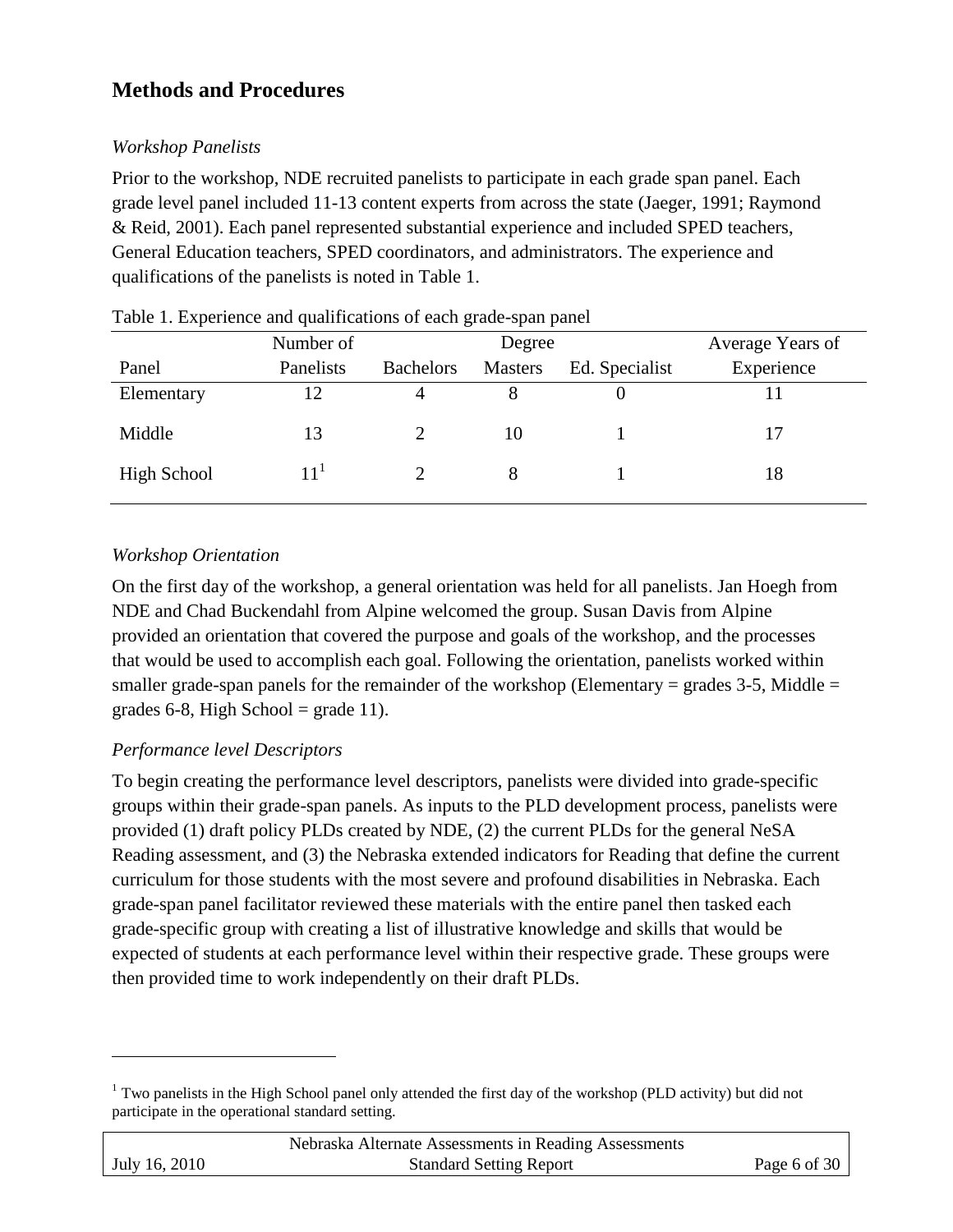Within the elementary and middle school grade-span panels, each grade-level group then shared its draft PLDs so group members could compare the transition from one grade level to the next. This vertical articulation process was critical to ensure the set of PLDs represented a logical progression of skills from one grade-level to the next. As per feedback from the grade span panel, the PLDs were then modified as needed for each grade level.

After this initial vertical articulation process, representatives from the grade-span panels met to repeat the process described in the previous paragraph for adjacent grades (e.g., grades 5 and 6, grades 8 and HS). Again, this process resulted in slight modifications of the draft PLDs.

At the beginning of the second day of the workshop, the panelists were presented with copies of the full set of draft PLDs (grades 3-8, HS) and given an opportunity to review these PLDs as well as make any final edits or revisions. These revisions were then recorded by the Alpine facilitators. After the panelists indicated their approval of the draft PLDs, they completed an evaluation of the process used to create the PLDs.

## *Standard Setting*

The recommended range of cut scores is based on the Impara and Plake (1997) modification of the Angoff (1971) method. In this process, panelists are presented with the assessment (in this application they were presented with the student and administrator materials) and are asked to make item-level judgments. For each item, they are asked to imagine the "target student" and make their best judgment as to whether or not they believe this student would answer the item correctly. In this application, there were two groups of target students: the student that barely *Meets the Standard* and the student that barely *Exceeds the Standard*. By focusing on the transition points between the performance levels (e.g., **barely** *Meets the standard* differentiates between *Below the Standard* and *Meets the Standard*), panelists demonstrate their expectations for students who represent the minimum level of knowledge and skills at each of the upper performance levels. These expectations are then used to represent the minimum score required for each of the upper performance levels (i.e., the cut scores).

This part of the workshop began with a practice activity whereby the panelists could become familiar with the standard setting process using pilot items that are currently embedded on the operational examination forms. After becoming familiar with the standard setting process, panelists engaged in their operational standard setting ratings for each grade-level examination.

The operational standard setting was conducted as follows. Panelists made their initial ratings (Round 1) independently using their professional judgments guided by the Extended Indicators, PLDs, and the examination booklets (Administrator and Student materials). Panelists recorded these judgments on specially designed rating forms which the facilitator collected and used to compute the panel-level statistics. Rating forms were returned to panelists that included their recommended cut scores. The facilitator also shared with the panelists the group median cut scores, the range of cut scores across the panel, the estimated impact if the median cut scores were used (i.e., which percentage of students would be classified in each performance level) and

|               | Nebraska Alternate Assessments in Reading Assessments |              |
|---------------|-------------------------------------------------------|--------------|
| July 16, 2010 | <b>Standard Setting Report</b>                        | Page 7 of 30 |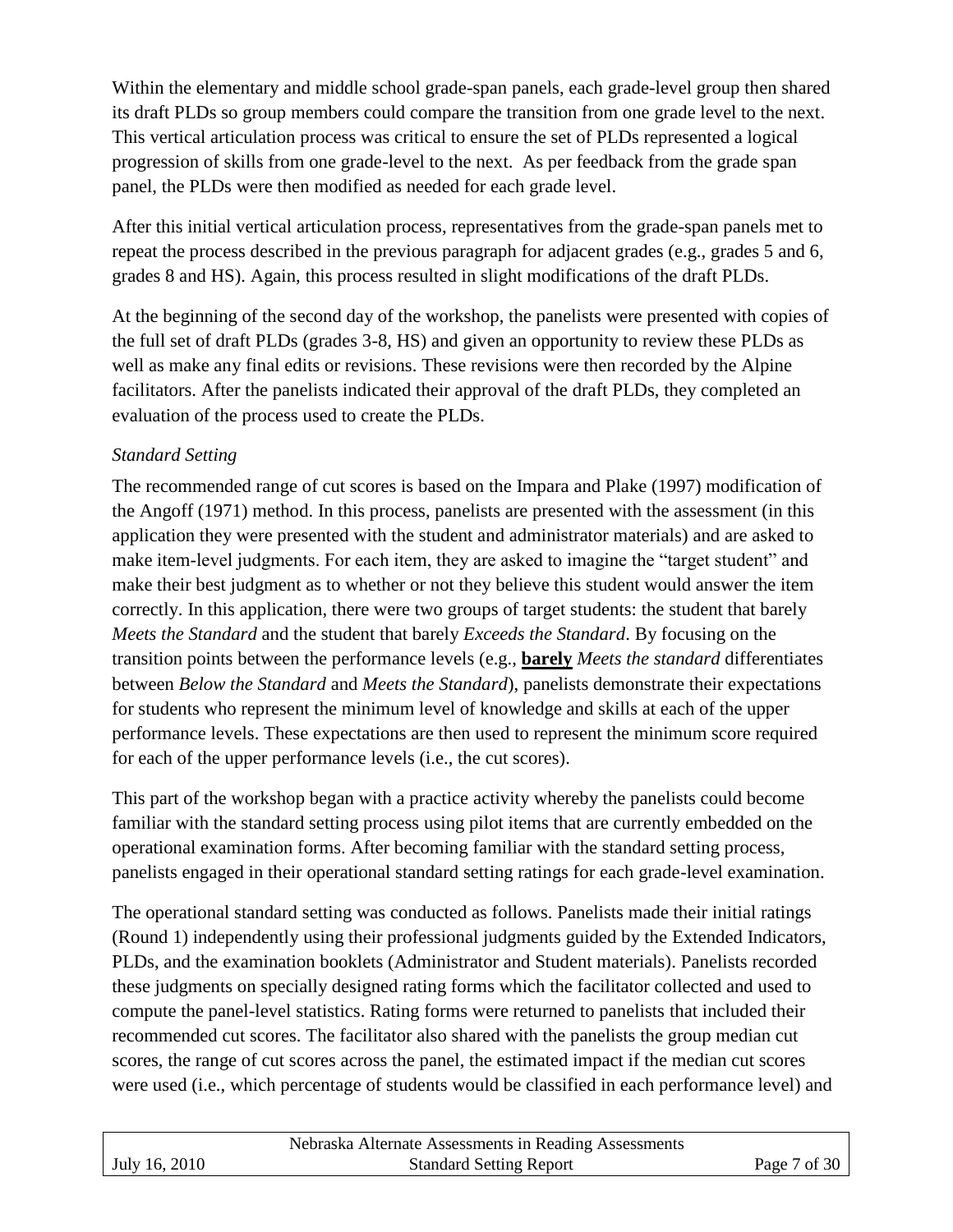the percentage of students who answered each question correctly during the previous administration year (i.e. p-values). After explaining this feedback, the facilitator instructed the panelists to review their first round of ratings and make any modifications they felt necessary based on their reaction to the feedback (Round 2). The second round ratings were used to compute the final recommended cut scores.

The final activity for the panelists was the completion of an evaluation form designed to measure their level of confidence in the standard setting activities and their cut score recommendations. After the evaluations were completed, each participant was provided with a certificate of participation and the workshop was concluded.

|               | Nebraska Alternate Assessments in Reading Assessments |                      |
|---------------|-------------------------------------------------------|----------------------|
| July 16, 2010 | <b>Standard Setting Report</b>                        | Page 8 of 30 $\vert$ |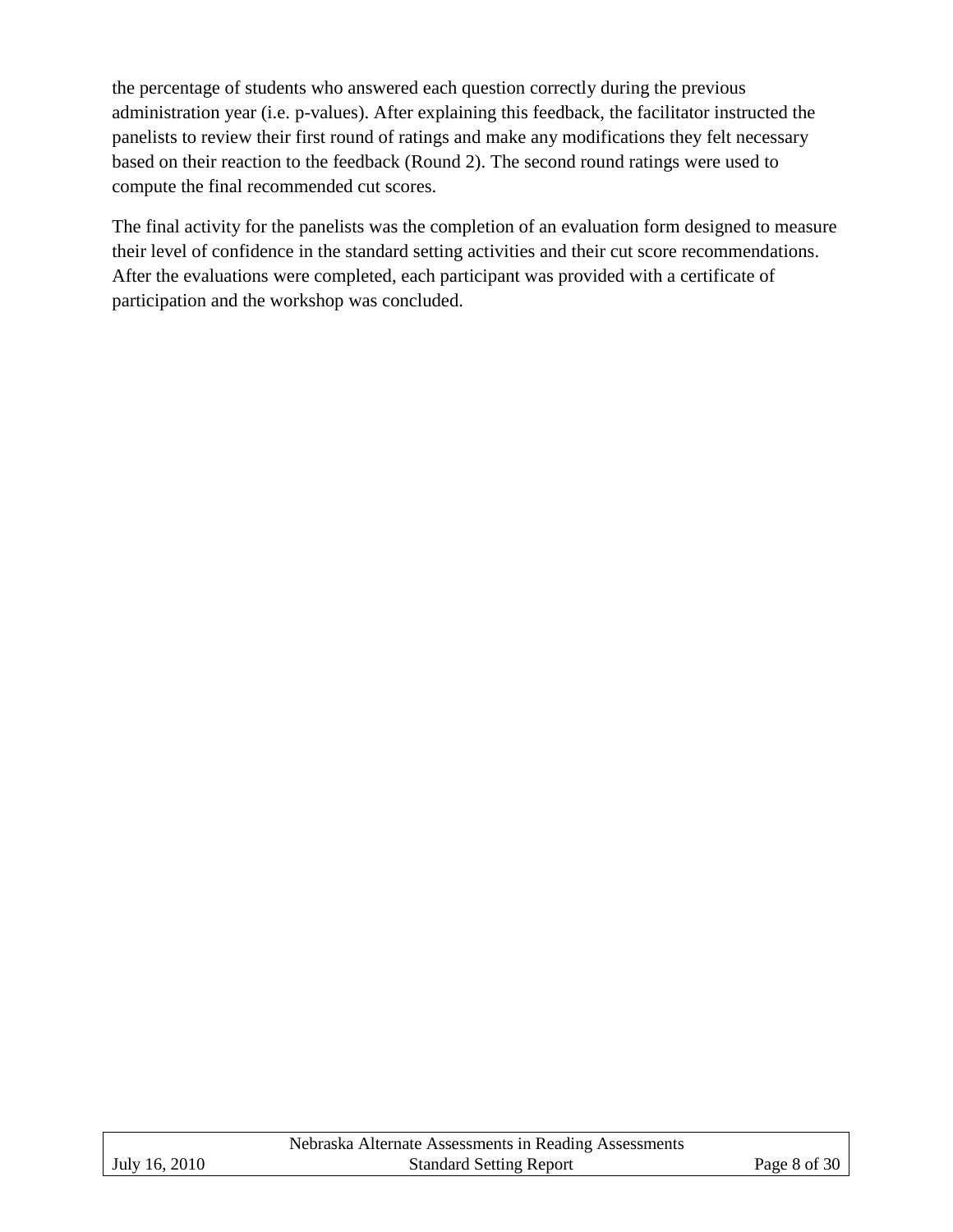# **Results**

## *Performance level Descriptors*

The draft PLDs are included in Appendix A and are submitted to NDE as recommended descriptors. We suggest that NDE review these descriptors and make any modifications necessary to ensure that the grammar and language are consistent across grade levels.

The results of the evaluation from the PLD development activity are included in Table 2. Overall, the results indicate the panelists felt the process was successful, the amount of time allotted to the process was appropriate, and they were confident in the draft PLDs they produced. Panelists were also provided an opportunity to provide comments on the process - these are included in Appendix D.

|                                                                                                         | Elementary | Middle | High School |
|---------------------------------------------------------------------------------------------------------|------------|--------|-------------|
| 1. Success of Training                                                                                  |            |        |             |
| $6=$ Very Successful to $1=$ Very Unsuccessful                                                          |            |        |             |
| 2. Time allotted to training on PLD development<br>$4 =$ More than enough time to 1=More time<br>needed | 3.5        |        |             |
| 3. Confidence in appropriateness of draft PLDs<br>$4 =$ Confident to $1 =$ Not at all Confident         | 3.5        |        | 3           |

Table 2. Evaluation results from PLD development process

## *Standard Setting*

The standard setting included two rounds of judgments. The full results are included in Appendix B. The summary results for each grade level are presented in Table 3. This table includes the median recommended cut score for each performance level, the impact if the median cut scores were implemented (percent of students in each performance level), and a range of cut scores defined by the median plus and minus two standard errors is included. The standard error is a measure of the variability in the recommended cut scores. Because the only plausible score points are whole numbers, the recommended cut score ranges were estimated using the standard errors and then rounded on each end to the closest score point. Therefore, some ranges are not symmetrical around the recommend cut score. Selecting a cut score within this range would be seen as reflective of the results of the process. The median recommended cut scores, and the acceptable cut score ranges, are shown graphically for each grade level in Figure 1 and the impact of the median cut scores are shown graphically for each grade level in Figure 2. The impact by score (percent of students who scored at a particular scale score and below) is listed in Appendix C. From this information one can estimate the impact of any set of proposed cut scores.

|               | Nebraska Alternate Assessments in Reading Assessments |              |
|---------------|-------------------------------------------------------|--------------|
| July 16, 2010 | <b>Standard Setting Report</b>                        | Page 9 of 30 |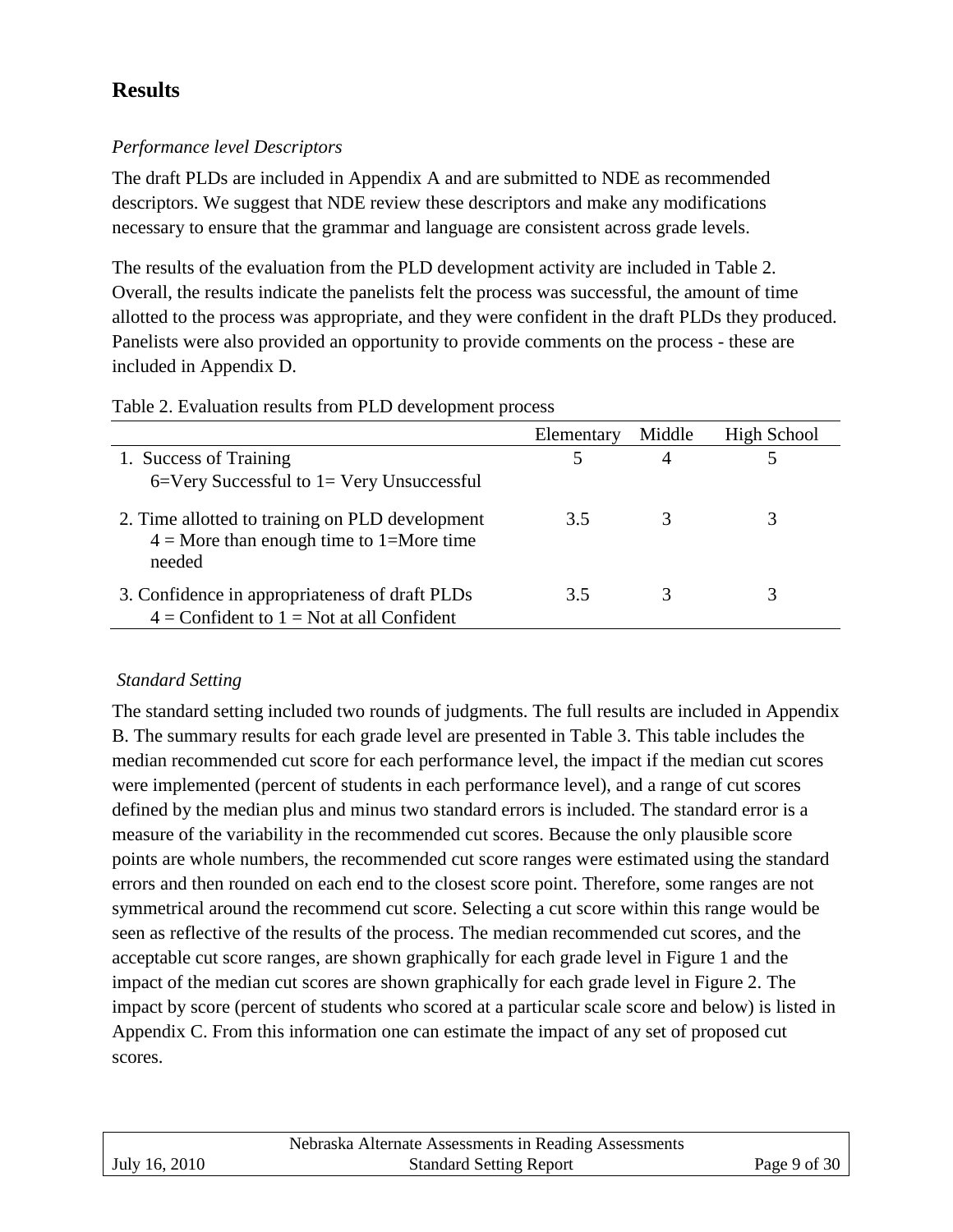| Grade     |                   | Below the | Meets the | Exceeds the |
|-----------|-------------------|-----------|-----------|-------------|
|           |                   | Standard  | Standard  | Standard    |
|           | Median            |           | 17        | 23          |
| 3         | Impact            | 35%       | 28%       | 37%         |
|           | Median $\pm$ 2 SE |           | $15-19$   | $22 - 24$   |
|           | Median            |           | 14        | 22          |
| 4         | Impact            | 28%       | 35%       | 37%         |
|           | Median $\pm$ 2 SE |           | $13 - 15$ | $21 - 23$   |
|           | Median            |           | 13        | 21          |
| 5         | Impact            | 24%       | 38%       | 38%         |
|           | Median $\pm$ 2 SE |           | $12 - 14$ | 19-22       |
|           | Median            |           | 14        | 20          |
| 6         | Impact            | 27%       | 24%       | 49%         |
|           | Median $\pm$ 2 SE |           | $12 - 16$ | 18-22       |
|           | Median            |           | 15        | 20          |
| 7         | Impact            | 27%       | 15%       | 58%         |
|           | Median $+2$ SE    |           | 13-17     | 18-22       |
|           | Median            |           | 17        | 22          |
| 8         | Impact            | 29%       | 25%       | 46%         |
|           | Median $\pm$ 2 SE |           | 15-19     | $21 - 23$   |
|           | Median            |           | 13        | 22          |
| <b>HS</b> | Impact            | 19%       | 41%       | 40%         |
|           | Median $\pm$ 2 SE |           | $10-16$   | 20-24       |

Table 3. Summary of Round 2 standard setting results - median, impact and recommended cut score range, by grade level.

|               | Nebraska Alternate Assessments in Reading Assessments |               |
|---------------|-------------------------------------------------------|---------------|
| July 16, 2010 | <b>Standard Setting Report</b>                        | Page 10 of 30 |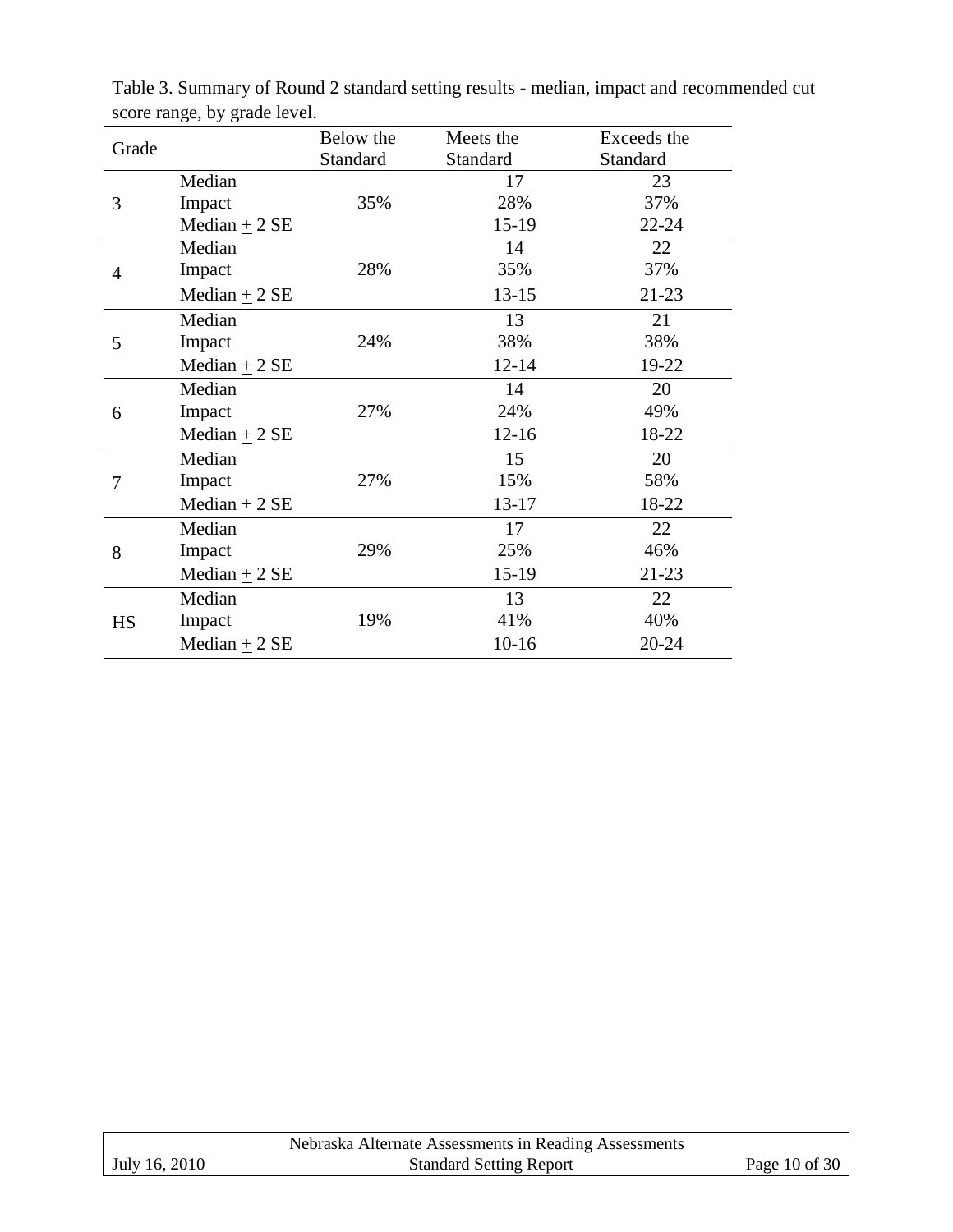

Figure 1. Median cut scores and recommended cut score ranges

Figure 2. Impact of median recommended cut scores



|               | Nebraska Alternate Assessments in Reading Assessments |               |
|---------------|-------------------------------------------------------|---------------|
| July 16, 2010 | <b>Standard Setting Report</b>                        | Page 11 of 30 |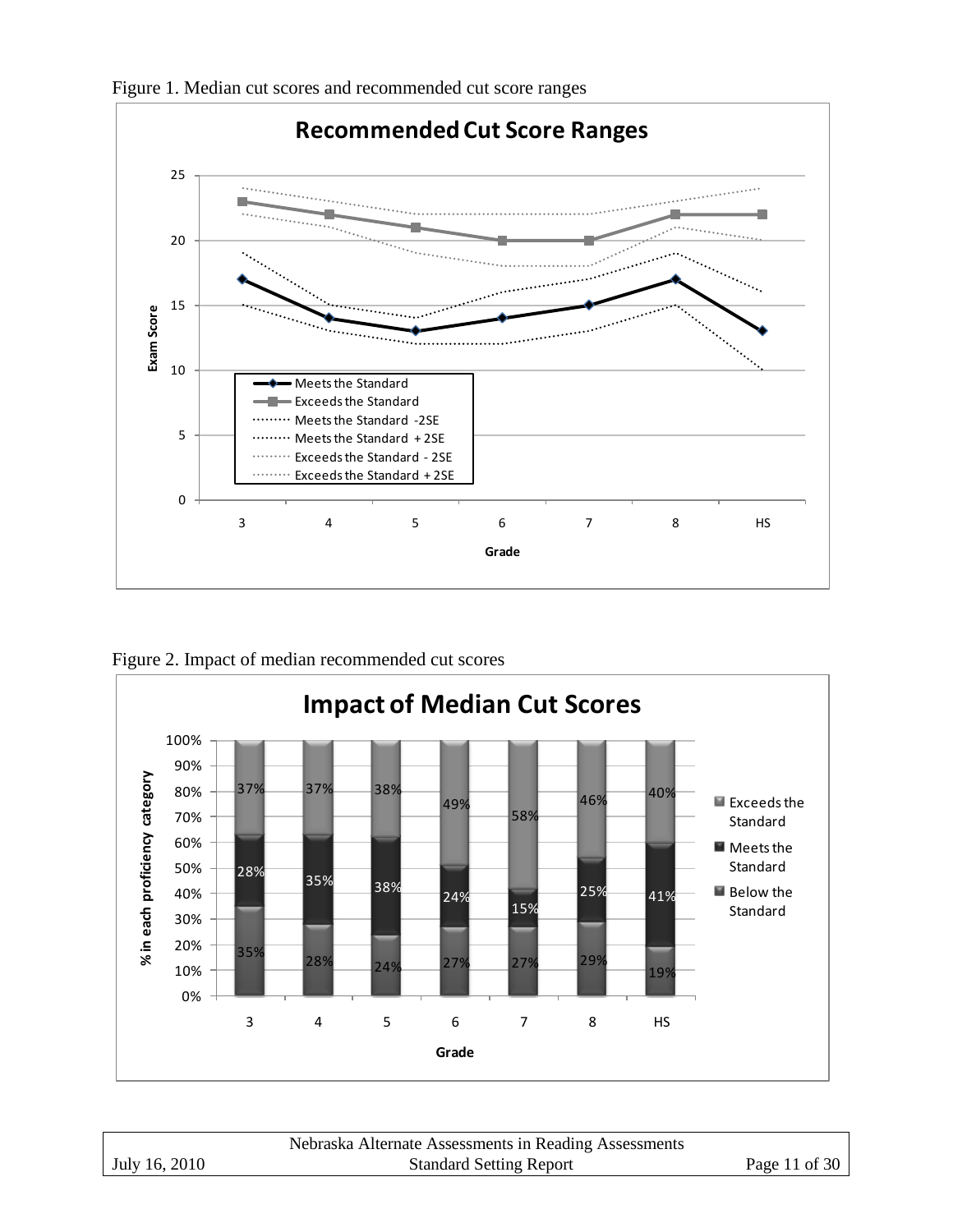Each panelist responded to a series of evaluation questions about the various components of the operational standard setting. The median response for each panel for each evaluation question is shown in Table 4. The overall results suggest that each panel felt the workshop was very successful and felt the workshop was very successful in arriving at appropriate recommended cut scores. In addition to the closed-ended questions, panelists were allowed to provide comments about the workshop. These comments are included in Appendix D.

|                                                                             | Elementary     | Middle         | <b>High School</b> |  |  |
|-----------------------------------------------------------------------------|----------------|----------------|--------------------|--|--|
| Successfulness of training $[6=V$ ery Successful to $1=V$ ery Unsuccessful] |                |                |                    |  |  |
| 1a. Orientation                                                             | 5              | 5              | 6                  |  |  |
| 1b. Training on Yes/No method                                               | 5              | 5              | 6                  |  |  |
| 1c. Overview of Feedback                                                    | 5              | 5              | 6                  |  |  |
| 1d. Practice with Method                                                    | 5              | 5              | 6                  |  |  |
| Time allocated to training $[6=Totally Adequate to 1=Totally Indeeduate]$   |                |                |                    |  |  |
| 2a. Orientation                                                             | $\overline{4}$ | 3              | $\mathfrak{Z}$     |  |  |
| 2b. Training on Yes/No method                                               | 3.5            | 3              | 3                  |  |  |
| 2c. Overview of Feedback                                                    | $\overline{4}$ | 3              | $\overline{4}$     |  |  |
| 2d. Practice with Method                                                    | 3.5            | 3              | 3                  |  |  |
| Round Two Yes/No Ratings                                                    |                |                |                    |  |  |
| 3. Confidence in predictions                                                |                |                |                    |  |  |
| $[4=$ Confident to $1=$ Not at all confident]                               | $\overline{4}$ | $\overline{4}$ | $\overline{4}$     |  |  |
| 4. Time for predictions                                                     |                |                |                    |  |  |
| $[4=More than enough time to 1=More time needed]$                           | $\overline{4}$ | $\overline{4}$ | 3                  |  |  |
| Overall workshop                                                            |                |                |                    |  |  |
| 5. Confidence in cut scores                                                 |                |                |                    |  |  |
| $[4=$ Confident to $1=$ Not at all Confident]                               | 3              | 3              | 3                  |  |  |
| 6. Most useful feedback data (mode reported)                                |                |                |                    |  |  |
| $[4 = P$ -values, 3=Impact data, 2=Panel Summary]                           | $\overline{4}$ | $\overline{4}$ | 4                  |  |  |
| 7. Least useful feedback data (mode reported)                               |                |                |                    |  |  |
| $[4 = P$ -values, 3=Impact data, 2=Panel Summary]                           | $\overline{2}$ | $\overline{2}$ | $\overline{2}$     |  |  |
| 8. Overall success                                                          |                |                |                    |  |  |
| $[4=Very$ Successful to $1=Very$ Unsuccessful]                              | $\overline{4}$ | 3              | $\overline{4}$     |  |  |
| 9. Overall organization                                                     |                |                |                    |  |  |
| [4=Very Organized to 1=Very Unorganized]                                    | 4              | 3              | 4                  |  |  |

Table 4. Median evaluation results by grade level

|               | Nebraska Alternate Assessments in Reading Assessments |               |
|---------------|-------------------------------------------------------|---------------|
| July 16, 2010 | <b>Standard Setting Report</b>                        | Page 12 of 30 |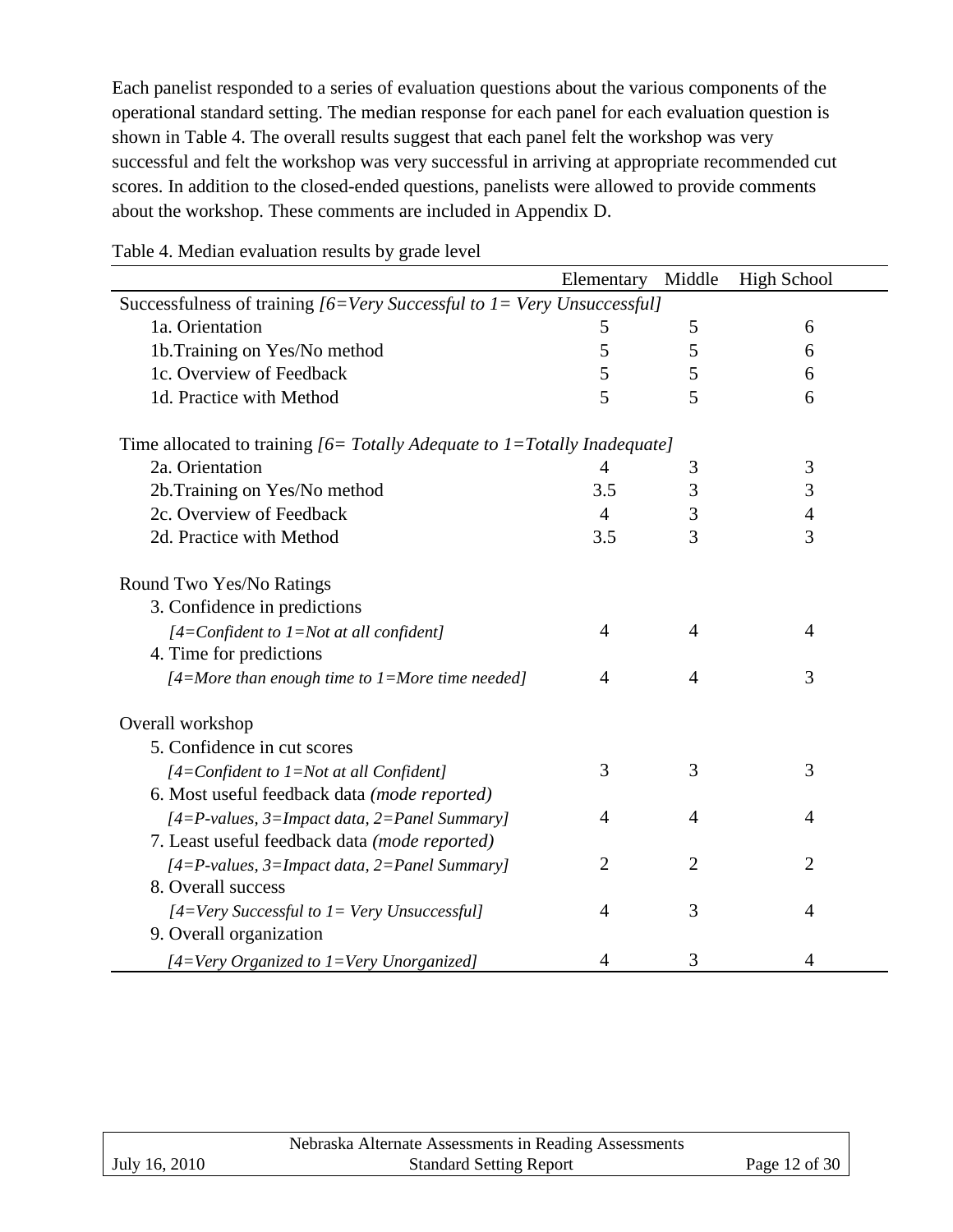## **Policy discussion of Standard Setting Results**

On July 6, 2010 representatives from NDE and Alpine met to discuss the results of the standard setting process. The purpose of this meeting was to debrief on the standard setting workshop, review the results of the standard setting process across the grade level, and evaluate decision rules that would smooth the results and identify a set of recommended cut scores that NDE would take to the Nebraska Board of Education for consideration.

As a result of this meeting, the panel recommended cut scores from within the ranges suggested by each grade-level panel that would (1) maximize the similarity in impact across the grade levels, (2) result in impact values similar to those for the general Reading assessment, and (3) honor the content expertise of the Nebraska educators that served on the standard setting panels. To meet these three goals, this meant recommending cut scores from the lower part of the panelsuggested range for some grade levels. At other grade levels, this meant recommended cut scores from the higher end of the panel-selected range. The final recommended cut scores are shown in Table 5 along with the associated impact values. The impact values are also shown graphically in Figure 3. On July 8, 2010 these final recommended cut scores were approved by the Nebraska Board of Education.

|           |                           | Below the                                             | Meets the | Exceeds the   |
|-----------|---------------------------|-------------------------------------------------------|-----------|---------------|
| Grade     |                           | Standard                                              | Standard  | Standard      |
|           | Panel-recommended range   |                                                       | $15-19$   | $22 - 24$     |
| 3         | NDE-recommended cut score |                                                       | 16        | 23            |
|           | Impact                    | 30%                                                   | 33%       | 37%           |
|           | Panel-recommended range   |                                                       | $13 - 15$ | $21-23$       |
| 4         | NDE-recommended cut score |                                                       | 14        | 22            |
|           | Impact                    | 28%                                                   | 35%       | 37%           |
|           | Panel-recommended range   |                                                       | $12 - 14$ | 19-22         |
| 5         | NDE-recommended cut score |                                                       | 14        | 21            |
|           | Impact                    | 29%                                                   | 33%       | 38%           |
|           | Panel-recommended range   |                                                       | $12 - 16$ | 18-22         |
| 6         | NDE-recommended cut score |                                                       | 15        | 21            |
|           | Impact                    | 31%                                                   | 30%       | 39%           |
|           | Panel-recommended range   |                                                       | $13 - 17$ | 18-22         |
| 7         | NDE-recommended cut score |                                                       | 16        | 22            |
|           | Impact                    | 29%                                                   | 24%       | 47%           |
|           | Panel-recommended range   |                                                       | $15-19$   | $21-23$       |
| 8         | NDE-recommended cut score |                                                       | 17        | 23            |
|           | Impact                    | 29%                                                   | 36%       | 35%           |
|           | Panel-recommended range   |                                                       | $10-16$   | $20 - 24$     |
| <b>HS</b> | NDE-recommended cut score |                                                       | 16        | 22            |
|           | Impact                    | 25%                                                   | 35%       | 40%           |
|           |                           | Nebraska Alternate Assessments in Reading Assessments |           |               |
|           | July 16, 2010             | <b>Standard Setting Report</b>                        |           | Page 13 of 30 |

Table 5. Panel-recommended cut score ranges, NDE-recommended cut scores, and associated impact values, by grade level.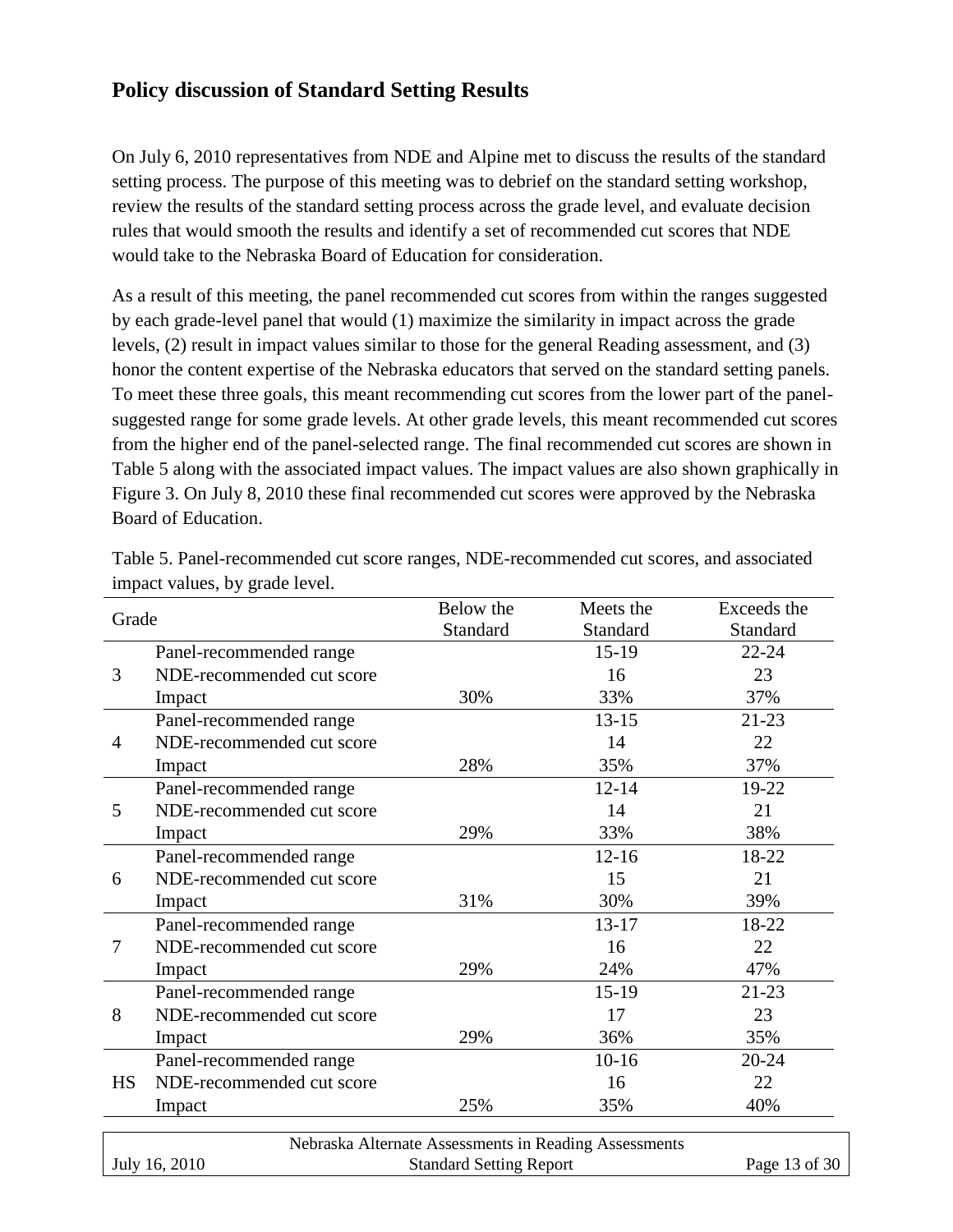



|               | Nebraska Alternate Assessments in Reading Assessments |               |
|---------------|-------------------------------------------------------|---------------|
| July 16, 2010 | <b>Standard Setting Report</b>                        | Page 14 of 30 |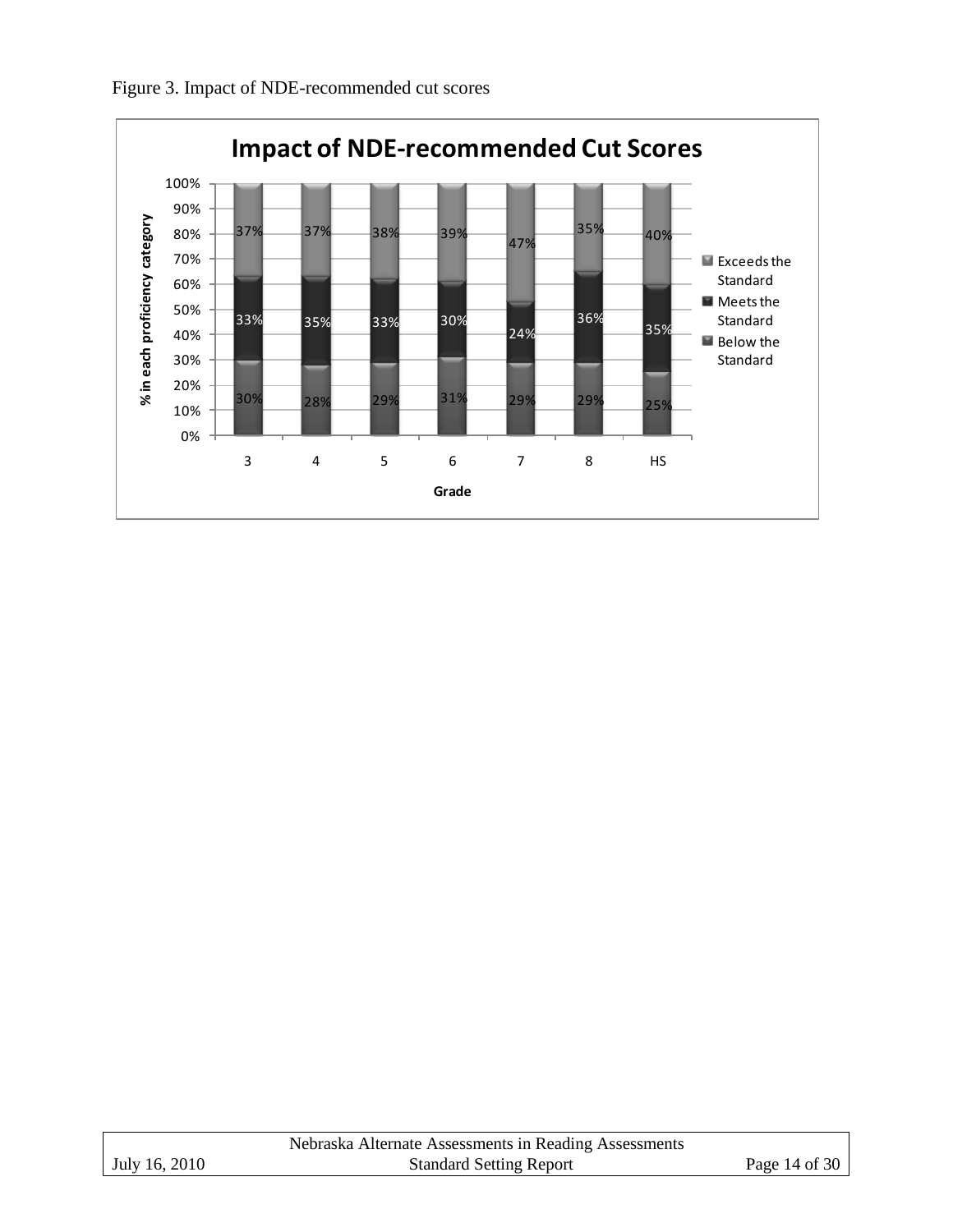# **Conclusions**

The panelists' recommendations to NDE and Nebraska's State Board of Education include a set of performance level descriptors for each grade and a set of cut scores that define the performance expectations for each performance level. We first recommend that NDE review and evaluate the performance level descriptors after the final cut scores are set. Second, the State Board of Education has selected a final set of cut scores for the 2010 administration of the NeSA-AAR assessments. Our recommendation is that NDE revisit the appropriateness of these cut scores for the 2011 NeSA-AAR program in light of any changes made to the assessments, the curriculum, or selection of students who are eligible to take this exam during the next school year.

It is important to highlight the critical elements that provide validity evidence for the results of this standard setting. Kane's (1994, 2001) framework for standard setting validity evidence identifies three elements of validity evidence for standard settings: procedural, internal, and external. Procedural validity evidence for these studies can be documented through the careful selection of representative, qualified panelists, use of a published standard setting method, completing the study in a systematic fashion, and collecting evaluation data that indicates the panelists felt they were confident in the cut score recommendations they made. Internal validity evidence suggested that panelists had similar expectations for the performance of the target students. This type of evidence is provided by the reasonable standard errors in the recommended cut scores for the second round of the standard setting process. The final type of validity evidence, external, can be provided by triangulation with results from some other estimation of appropriate cut scores from outside the current standard setting process and consideration of other factors that can influence the final policy. One way in which this could be accomplished is by conducting a second standard setting process such as contrasting groups from which one could triangulate the results of this standard setting process.

|               | Nebraska Alternate Assessments in Reading Assessments |               |
|---------------|-------------------------------------------------------|---------------|
| July 16, 2010 | <b>Standard Setting Report</b>                        | Page 15 of 30 |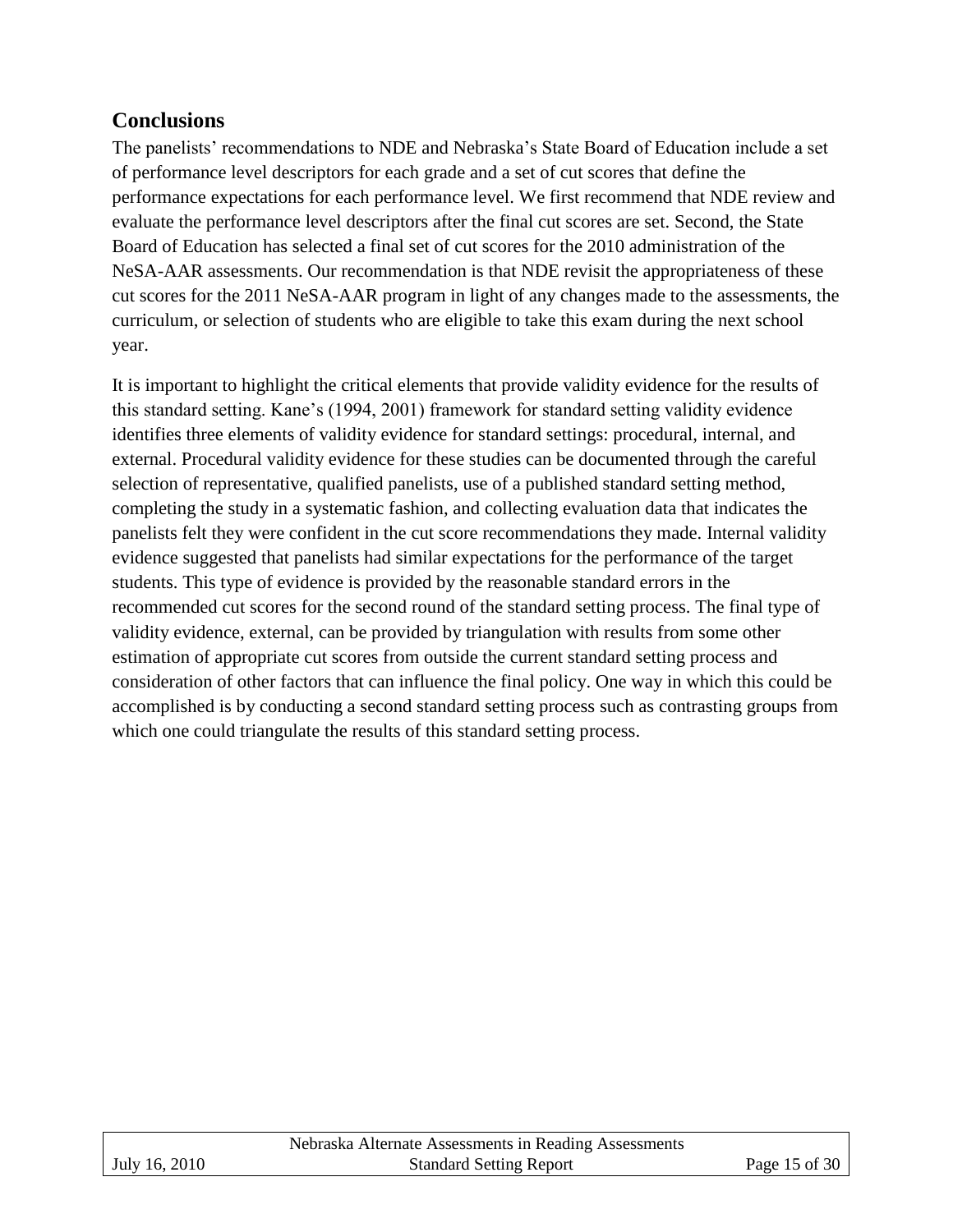## **References**

- Angoff, W. H. (1971). Scales, norms, and equivalent scores. In R. L. Thorndike (Ed.), *Educational measurement,* (2nd ed., pp. 508-600), Washington, DC: American Council on Education.
- Impara, J. C. & Plake, B. S. (1997). Standard setting: An alternative approach. *Journal of Educational Measurement, 34*, 355-368.
- Jaeger, R. M. (1991). Selection of judges for standard setting. *Educational Measurement: Issues and Practices, 10*(2), 3-6, 10, 14.
- Kane, M. T. (1994). Validating the performance standards associated with passing scores. *Review of Educational Research, 64*, 425-461.
- Kane, M. T. (2001). So much remains the same: Conception and status of validation in setting standards. In G. J. Cizek (Ed.) *Setting Performance Standards: Concepts, Methods, and Perspectives* (pp. 53-88). Mahwah, NJ: Lawrence Erlbaum Associates.
- Raymond, M. R. & Reid, J. B. (2001). Who made thee a judge? Selecting and training participants for standard setting. In G. J. Cizek (Ed.) *Setting Performance Standards: Concepts, Methods, and Perspectives* (pp. 119-157). Mahwah, NJ: Lawrence Erlbaum & Associates, Inc.

|               | Nebraska Alternate Assessments in Reading Assessments |               |
|---------------|-------------------------------------------------------|---------------|
| July 16, 2010 | <b>Standard Setting Report</b>                        | Page 16 of 30 |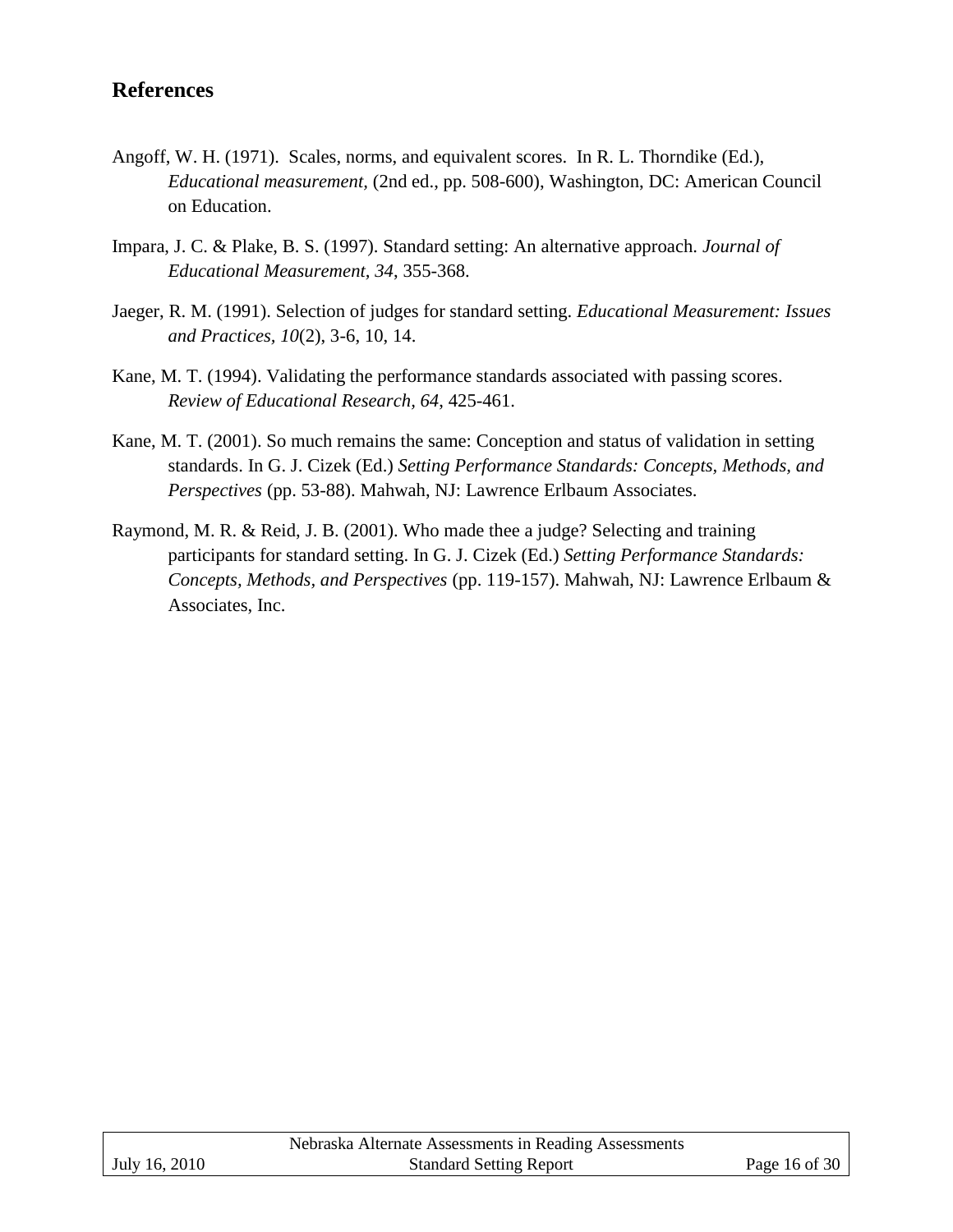# **Appendix A: Recommended Performance level Descriptors**

The recommended PLDs are presented in this appendix by grade level. During the vertical articulation meeting between the 8th grade and High School panels, it was decided to recommend to NDE that the "Meets the Standard" policy-level PLD wording should be changed from "consistent" to "general" to match the PLDs for the general assessment. Although the change was not addressed at other grades, these panels recommend to NDE that it be made for each grade level.

During the elementary panel vertical articulation discussion, the panelists recommended to NDE that the key words in the policy-level PLDs be bolded or highlighted in some way (e.g., independent and consistent understanding, minimal prompting, consistent understanding, basic understanding, frequent prompting).

|               | Nebraska Alternate Assessments in Reading Assessments |               |
|---------------|-------------------------------------------------------|---------------|
| July 16, 2010 | <b>Standard Setting Report</b>                        | Page 17 of 30 |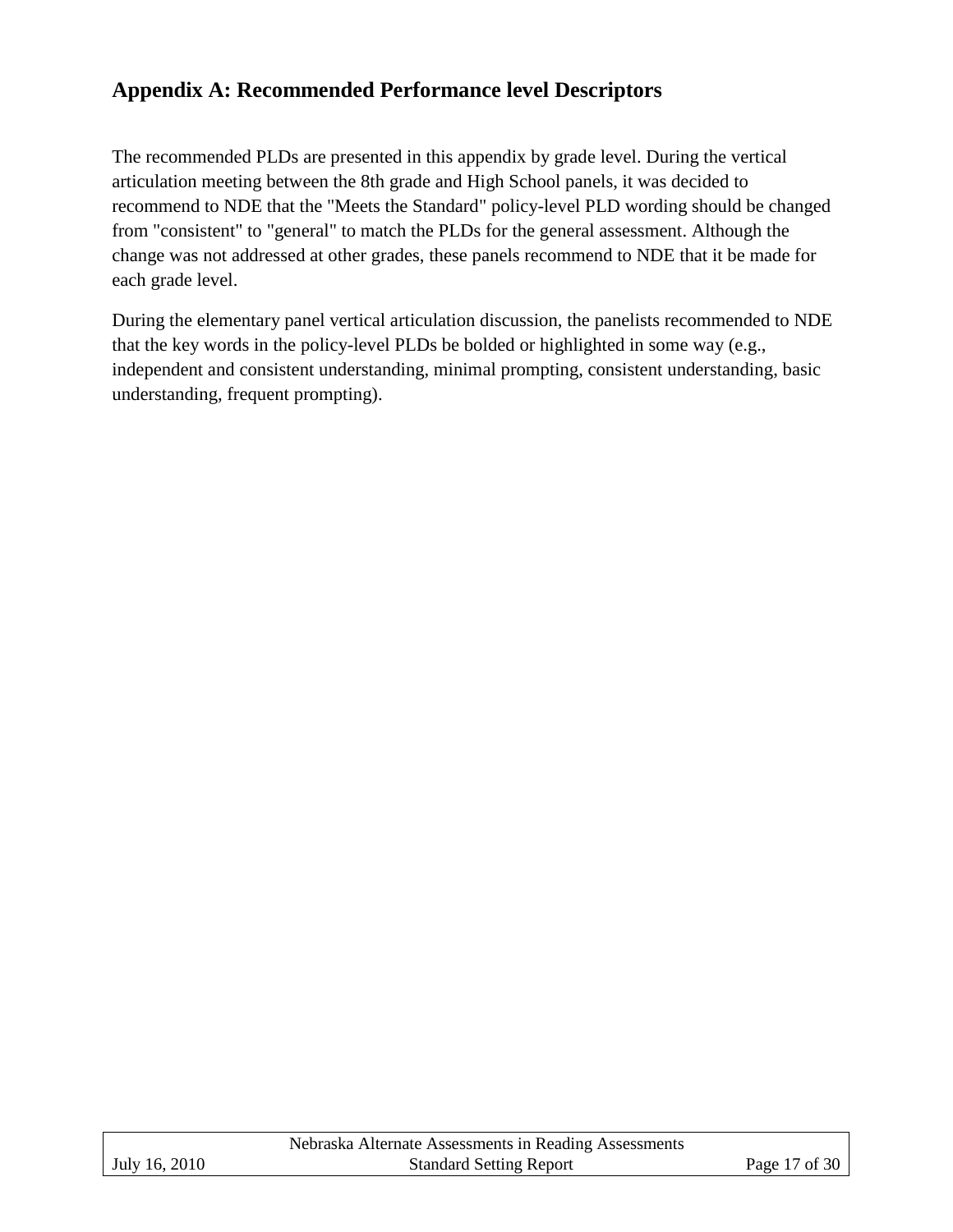#### **Exceeds the Standard**

Using their primary mode of communication, appropriate supports and accommodations, the student exceeds the expectation by demonstrating independent and consistent understanding of extended grade-level reading skills and concepts. The student typically requires minimal or no prompting in order to complete a task. Inaccuracies that do not interfere with conceptual understanding are rarely present. Using a variety of strategies, the student can:

- Identify the meaning of words within a text using context clues
- Use a given text to answer questions about a character, basic facts, and setting
- Identify the meaning of a text by determining more than 1 event with some order
- Use text features (illustrations, text, and simple maps) to locate information
- Identify the character, basic facts, and setting of a text or story.
- Recognize when a text is informational and identify the main idea using context.

#### **Meets the Standard**

Using their primary mode of communication, appropriate supports and accommodations, the student demonstrates a consistent understanding of extended grade-level reading skills and concepts. The student may require minimal prompting in order to complete a task. Inaccuracies that do not interfere with conceptual understanding may be present. Using a variety of strategies, the student can:

- Identify the meaning of words within a sentence
- Use a given text to answer questions about a character and/or basic facts
- Identify the meaning of a text by determining more than 1 event
- Use text features (illustrations and text) to locate information
- Identify character and basic facts of a text or story
- Recognize when a text is informational and identify the main idea.

#### **Below the Standard**

Using their primary mode of communication, appropriate supports and accommodations, the student demonstrates a basic level of understanding of extended grade-level reading skills and concepts. Inaccuracies may interfere with conceptual understanding. The student may require frequent prompting in order to complete a task. Using only one strategy, the student may be able to:

- Identify the meaning of words, including plurals, in isolation use illustrations
- Use a given text to answer questions regarding a character
- Identify the meaning of a text by determining one event
- Use text features (illustrations) to locate information
- Identify a single character in a text or story
- Recognize informational text

|               | Nebraska Alternate Assessments in Reading Assessments |               |
|---------------|-------------------------------------------------------|---------------|
| July 16, 2010 | <b>Standard Setting Report</b>                        | Page 18 of 30 |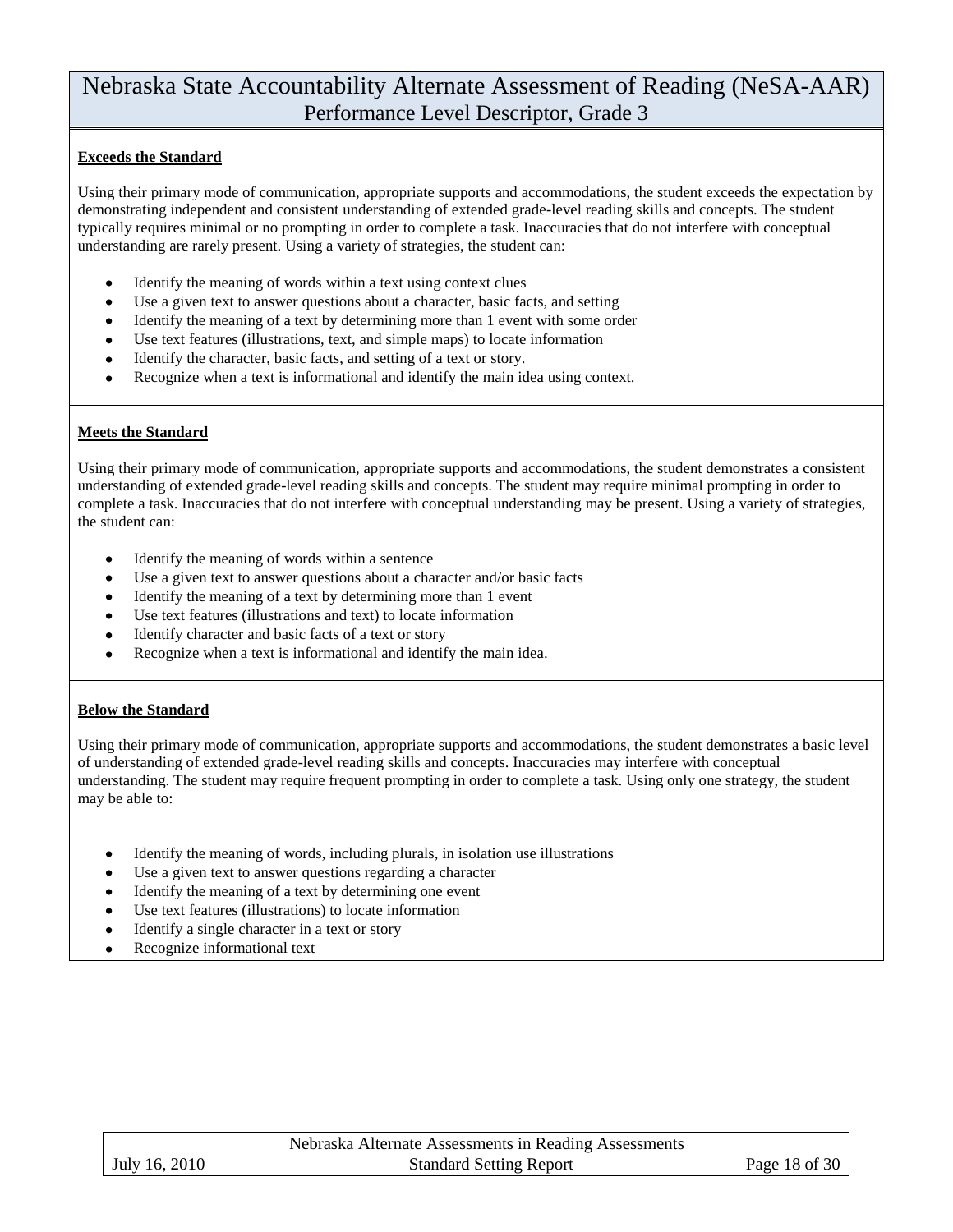#### **Exceeds the Standard**

Using their primary mode of communication, appropriate supports and accommodations, the student exceeds the expectation by demonstrating independent and consistent understanding of extended grade-level reading skills and concepts. The student typically requires minimal or no prompting in order to complete a task. Inaccuracies that do not interfere with conceptual understanding are rarely present. Using a variety of strategies, the student can:

- Identify meaning of words in a given text using context clues, singular and plural nouns, and by categorizing words and illustrations
- Use a given text to answer questions about the identify the main character and setting
- Identify the meaning of text by sequencing 3 events in the correct order, as well as by citing the main idea.
- Identify main character, setting, and main idea of a text or story
- Use text features (titles, illustrations, simple maps, and graphs) to locate information

#### **Meets the Standard**

Using their primary mode of communication, appropriate supports and accommodations, the student demonstrates a consistent understanding of extended grade-level reading skills and concepts. The student may require minimal prompting in order to complete a task. Inaccuracies that do not interfere with conceptual understanding may be present. Using a variety of strategies, the student can:

- Identify meaning of words in a given text using context clues and singular and plural nouns with illustrations.
- Use a given text to answer yes/no questions about the main character and setting
- Identify the meaning of a text by choosing the first and last events in a sequence
- $\bullet$ Identify author's purpose through the feelings of the reader
- Identify the main character or setting of a text or story
- Use text features (titles, illustrations, simple maps) to locate information.

#### **Below the Standard**

Using their primary mode of communication, appropriate supports and accommodations, the student demonstrates a basic level of understanding of extended grade-level reading skills and concepts. Inaccuracies may interfere with conceptual understanding. The student may require frequent prompting in order to complete a task. Using only one strategy, the student may be able to:

- Identify meaning of words in isolation or in a sentence using illustrations
- Use a given text to answer yes/no questions about the main character
- Identify the meaning of text by choosing the first event in a sequence
- Identify the main character of a text or story
- Use text features to gain meaning using illustrations

|               | Nebraska Alternate Assessments in Reading Assessments |               |
|---------------|-------------------------------------------------------|---------------|
| July 16, 2010 | <b>Standard Setting Report</b>                        | Page 19 of 30 |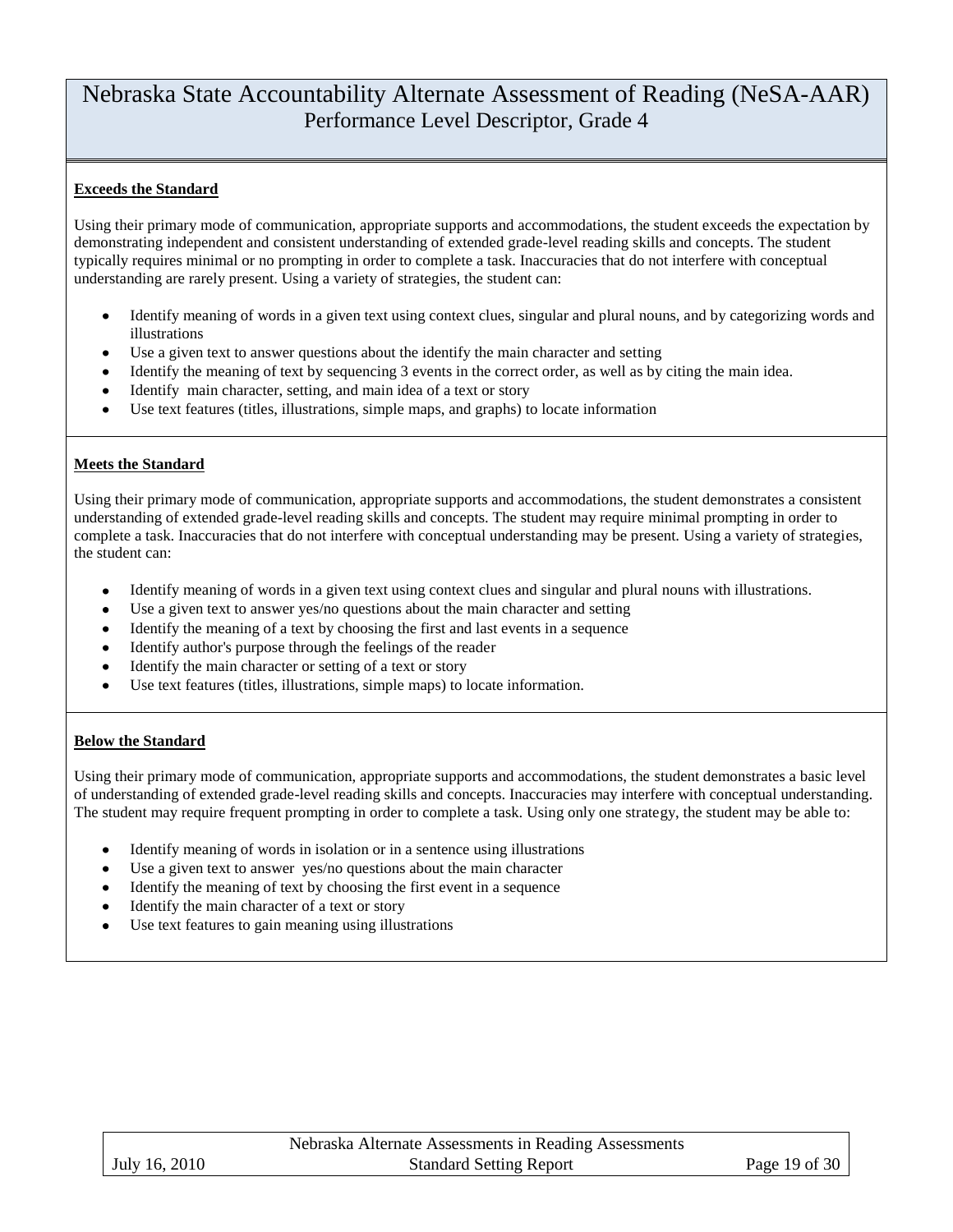#### **Exceeds the Standard**

Using their primary mode of communication, appropriate supports and accommodations, the student exceeds the expectation by demonstrating independent and consistent understanding of extended grade-level reading skills and concepts. The student typically requires minimal or no prompting in order to complete a task. Inaccuracies that do not interfere with conceptual understanding are rarely present. Using a variety of strategies, the student can:

- Provide examples of synonyms and antonyms
- Identify the meaning of words within a given text by using context clues or recognizing common prefixes.
- Identify nouns, verbs, adjectives, adverbs, contractions, and compound words
- Determine when the author's purpose is to entertain or inform  $\bullet$
- Answer literal questions using a text.
- Identify main idea, supporting details, and theme

#### **Meets the Standard**

Using their primary mode of communication, appropriate supports and accommodations, the student demonstrates a consistent understanding of extended grade-level reading skills and concepts. The student may require minimal prompting in order to complete a task. Inaccuracies that do not interfere with conceptual understanding may be present. Using a variety of strategies, the student can:

- $\bullet$ Identify synonyms and antonyms using illustrations or words
- Identify the meaning of words within a text using context clues
- Identify nouns and verbs
- Determine when the author's purpose is to entertain
- Identify the meaning of a text by sequencing the beginning/middle/end, distinguishing fact from fiction, and choosing a summary
- Identify the main idea of a text using supporting details
- Answer literal questions about a text in a Yes/No format

#### **Below the Standard**

Using their primary mode of communication, appropriate supports and accommodations, the student demonstrates a basic level of understanding of extended grade-level reading skills and concepts. Inaccuracies may interfere with conceptual understanding. The student may require frequent prompting in order to complete a task. Using only one strategy, the student may be able to:

- Identify parts of a text or story, specifically in reference to the main character and/or setting
- Identify synonyms using illustrations or words
- Identify nouns
- Identify the meaning of a text and event sequence.  $\bullet$
- Identify the topic of text $\bullet$

|               | Nebraska Alternate Assessments in Reading Assessments |               |
|---------------|-------------------------------------------------------|---------------|
| July 16, 2010 | <b>Standard Setting Report</b>                        | Page 20 of 30 |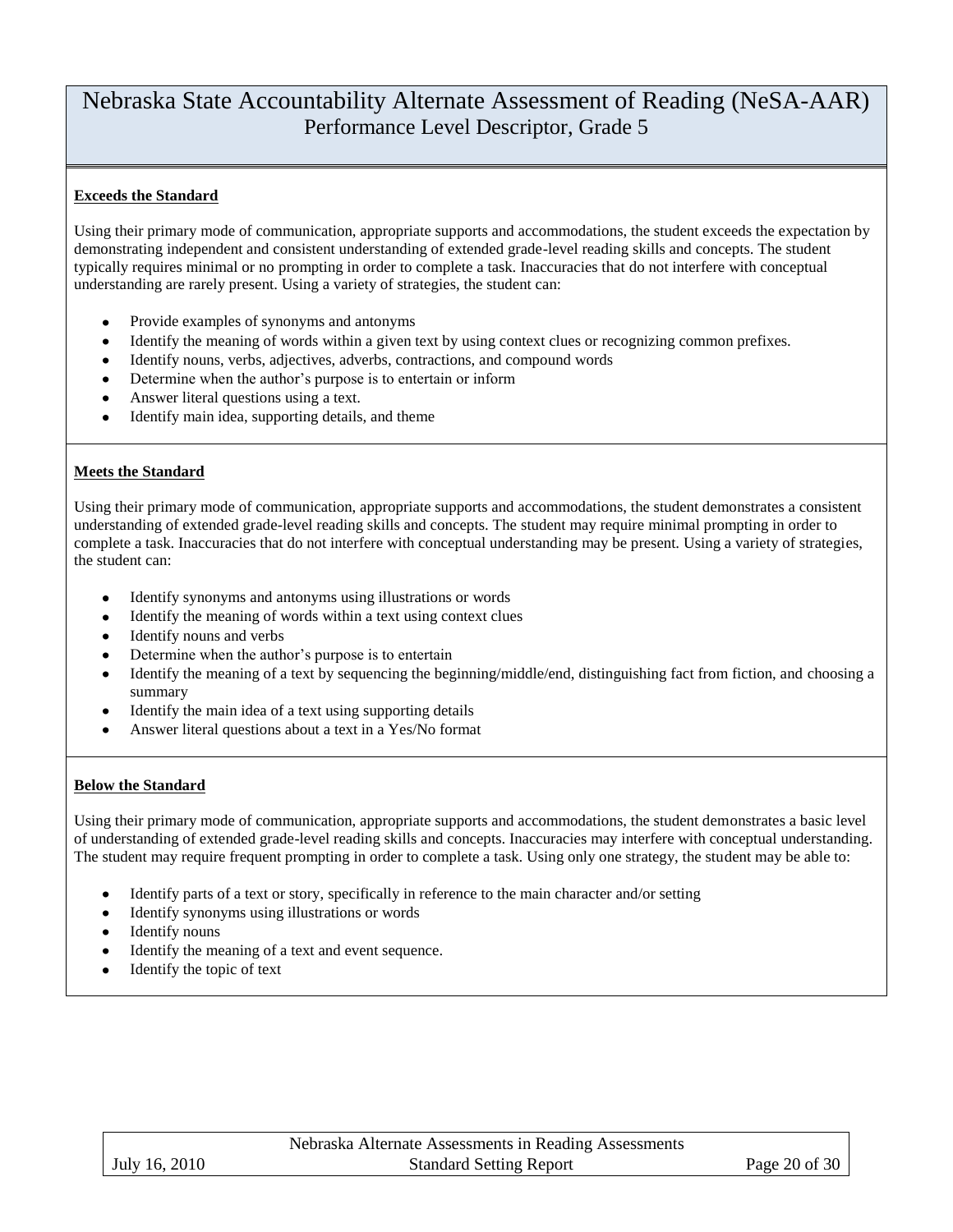#### **Exceeds the Standard**

Using their primary mode of communication, appropriate supports, and accommodations, the student exceeds the expectation by demonstrating independent and consistent understanding of extended grade-level reading skills and concepts. The student typically requires minimal or no prompting in order to complete a task. Inaccuracies that do not interfere with conceptual understanding are rarely present. The student can:

- Understands meaning of words using a variety of strategies (prefix, suffix, comparisons)
- States the author's purpose  $\bullet$
- Identifies elements of narrative text (plot)
- Identifies and retells main idea from informational text with a supporting detail
- Identifies organizational pattern of informational text and makes comparisons
- Answers literal questions and makes comparisons

#### **Meets the Standard**

Using their primary mode of communication, appropriate supports, and accommodations, the student demonstrates a consistent understanding of extended grade-level reading skills and concepts. The student may require minimal prompting in order to complete a task. Inaccuracies that do not interfere with conceptual understanding may be present. The student can:

- Understands meaning of words using a variety of strategies (antonyms)
- $\bullet$ Identifies if the author's purpose is to inform
- Identifies elements of narrative text (theme)
- Identifies and retells main idea from informational text
- Identifies organizational pattern of informational text (cause/effect)
- Answers literal questions

#### **Below the Standard**

Using their primary mode of communication, appropriate supports, and accommodations, the student demonstrates a basic level of understanding of extended grade-level reading skills and concepts. Inaccuracies may interfere with conceptual understanding. The student may require frequent prompting in order to complete a task. The student can:

- Understand meaning of words using a variety of strategies (roots, synonyms)
- Determine if the author's purpose is to inform in a yes/no format
- Identifies elements of narrative text (characters, setting)
- Identifies main idea from informational text
- Identifies organizational pattern of informational text (sequence)
- Answers literal questions in a yes/no format

|                 | Nebraska Alternate Assessments in Reading Assessments |                       |
|-----------------|-------------------------------------------------------|-----------------------|
| I July 16, 2010 | <b>Standard Setting Report</b>                        | Page 21 of 30 $\vert$ |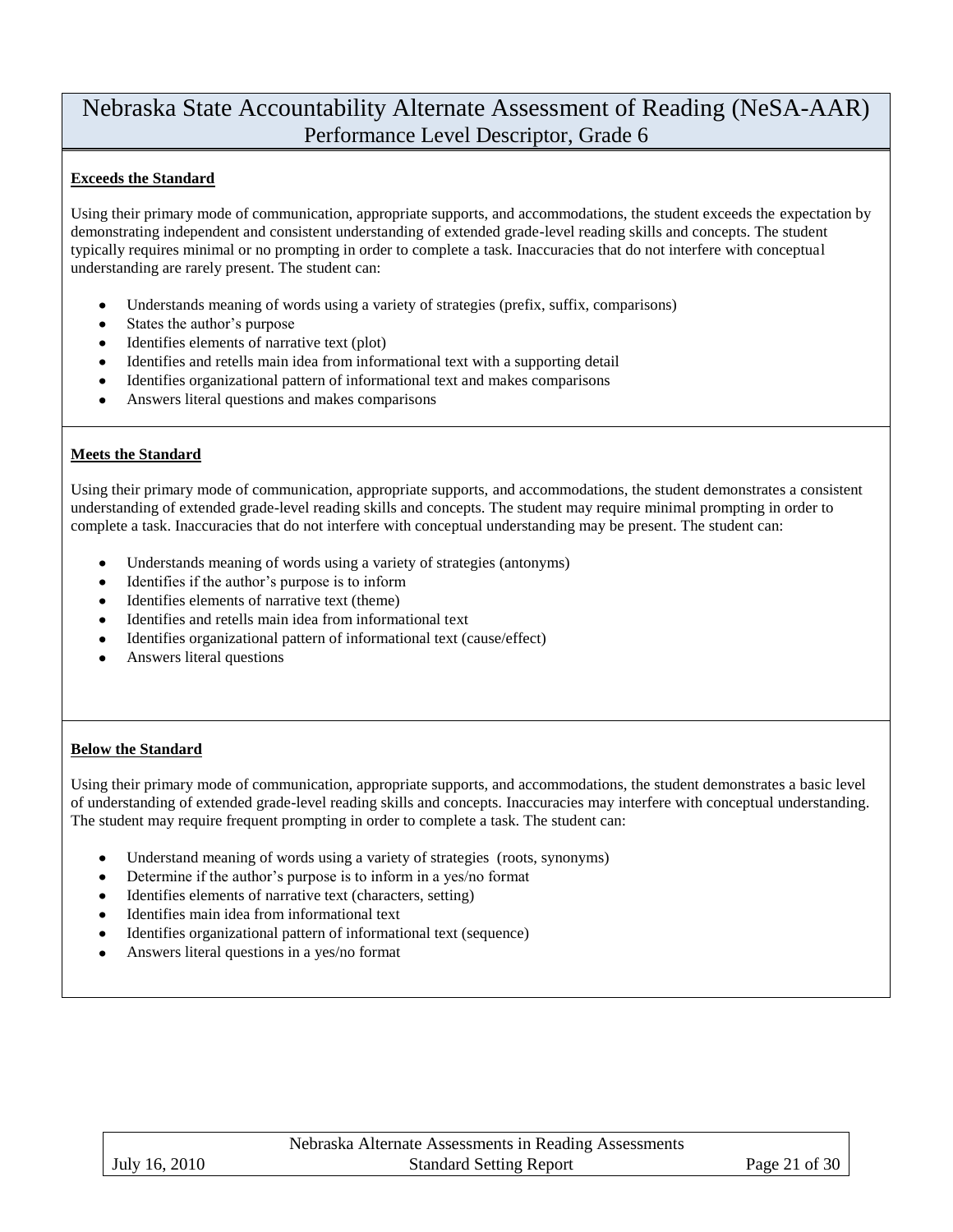#### **Exceeds the Standard**

Using their primary mode of communication, appropriate supports, and accommodations, the student exceeds the expectation by demonstrating independent and consistent understanding of extended grade-level reading skills and concepts. The student typically requires minimal or no prompting in order to complete a task. Inaccuracies that do not interfere with conceptual understanding are rarely present. The student can:

- Applies semantic relationships of words (e.g., synonyms, antonyms, comparisons)
- Determines and applies meaning of words using root, prefixes, and suffixes in science, mathematics, and social studies
- Identifies narrative and informational genre and determines author's purpose to inform or entertain (e.g., magazine, newspaper)
- States main idea, supporting information, and organizational pattern (e.g., sequence, cause/effect, comparison) in informational text
- Explains literary devices in narrative passages (e.g., metaphor, similes, comparisons)
- Determines and applies elements of narrative text (e.g., character(s), setting, plot [beginning, middle, ending])

#### **Meets the Standard**

Using their primary mode of communication, appropriate supports, and accommodations, the student demonstrates a consistent understanding of extended grade-level reading skills and concepts. The student may require minimal prompting in order to complete a task. Inaccuracies that do not interfere with conceptual understanding may be present. The student can:

- Determines meaning of words using root words, prefixes, suffixes, context clues, and text features
- Determines meaning of words using semantic relationships (e.g., synonyms, antonyms, comparisons)
- Identifies narrative and informational genre and determines author's purpose to inform or entertain (e.g., storybook, textbook)
- Identifies main idea, supporting information and organizational patterns (e.g., sequence, cause/effect, comparison) in informational text
- Identifies literary devices in narrative passages (e.g., metaphor, similes, comparisons)
- Identifies elements of narrative text (e.g., plot [beginning, middle, ending])

#### **Below the Standard**

Using their primary mode of communication, appropriate supports, and accommodations, the student demonstrates a basic level of understanding of extended grade-level reading skills and concepts. Inaccuracies may interfere with conceptual understanding. The student may require frequent prompting in order to complete a task. The student can:

- Knows meaning of simple prefixes (e.g., un, re, non, pre)
- Identifies synonyms
- Differentiates between narrative and informational text
- Indentifies main idea in informational text
- Identifies simple comparisons (e.g., big/little, before/after, up/down, start/finish)
- Identifies elements of narrative text (e.g., character(s), setting)

|               | Nebraska Alternate Assessments in Reading Assessments |               |
|---------------|-------------------------------------------------------|---------------|
| July 16, 2010 | <b>Standard Setting Report</b>                        | Page 22 of 30 |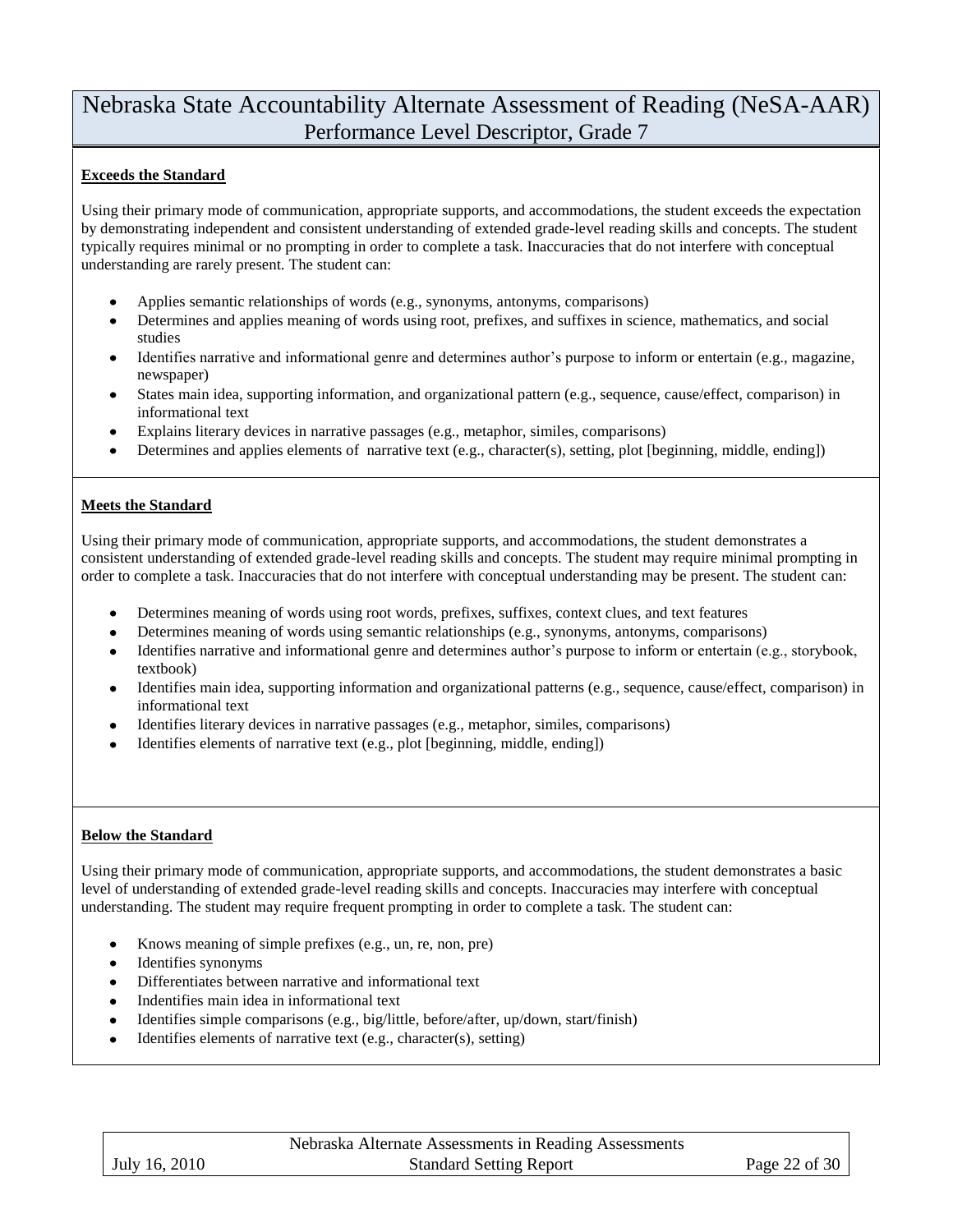#### **Exceeds the Standard**

Using their primary mode of communication, appropriate supports, and accommodations, the student exceeds the expectation by demonstrating independent and consistent understanding of extended grade-level reading skills and concepts. The student typically requires minimal or no prompting in order to complete a task. Inaccuracies that do not interfere with conceptual understanding are rarely present. The student can:

- Use word recognition, context clues, and decoding skills to determine the meaning of the words in science, mathematics, and social studies ( e.g., singular, plurals, prefixes, suffixes, roots)
- Determine the meaning the words using semantic relationships (e.g., idioms, multiple meanings)
- Identify elements of narrative text (e.g., conflict)
- Identify narrative and informational genres in print or electronic format (e.g., magazine, newspaper)
- Answer literal and inferential questions using prior knowledge and supporting information from narrative and informational text
- State organizational patterns found in informational text (e.g., fact/opinion)
- Use text features to locate information (e.g., maps, headings)

#### **Meets the Standard**

Using their primary mode of communication, appropriate supports, and accommodations, the student demonstrates a general understanding of extended grade-level reading skills and concepts. The student may require minimal prompting in order to complete a task. Inaccuracies that do not interfere with conceptual understanding may be present. The student can:

- Use word recognition, context clues, and decoding skills to determine the meaning of the words ( e.g., prefixes, suffixes)
- Determine the meaning the words using semantic relationships (e.g. comparisons, synonyms, antonyms)
- Identify elements of narrative text (e.g., plot [beginning, middle, ending])
- Identify narrative and informational genres in print or electronic format (e.g., storybook, textbook, dictionary)
- Answer inferential questions using prior knowledge and supporting information from narrative and informational text
- State organizational patterns found in informational text (e.g., comparisons, sequence, cause/effect)
- Use text features to locate information (e.g., table of contents)

#### **Below the Standard**

Using their primary mode of communication, appropriate supports, and accommodations, the student demonstrates a basic level of understanding of extended grade-level reading skills and concepts. Inaccuracies may interfere with conceptual understanding. The student may require frequent prompting in order to complete a task. The student can:

- Use word recognition and decoding skills to determine the meaning of the words ( e.g., singular, plurals, common prefixes)
- Identify semantic relationships (e.g., comparisons)
- Identify elements of narrative text (e.g., main characters, setting)
- Identify narrative and informational genres (e.g., storybook, textbook)
- Answer literal questions using prior knowledge and supporting information from narrative and informational text
- Identify organizational patterns found in informational text (e.g., comparisons, sequence)
- Use text features to locate information (e.g., graphs, lists, illustrations, captions)

|               | Nebraska Alternate Assessments in Reading Assessments |               |
|---------------|-------------------------------------------------------|---------------|
| July 16, 2010 | <b>Standard Setting Report</b>                        | Page 23 of 30 |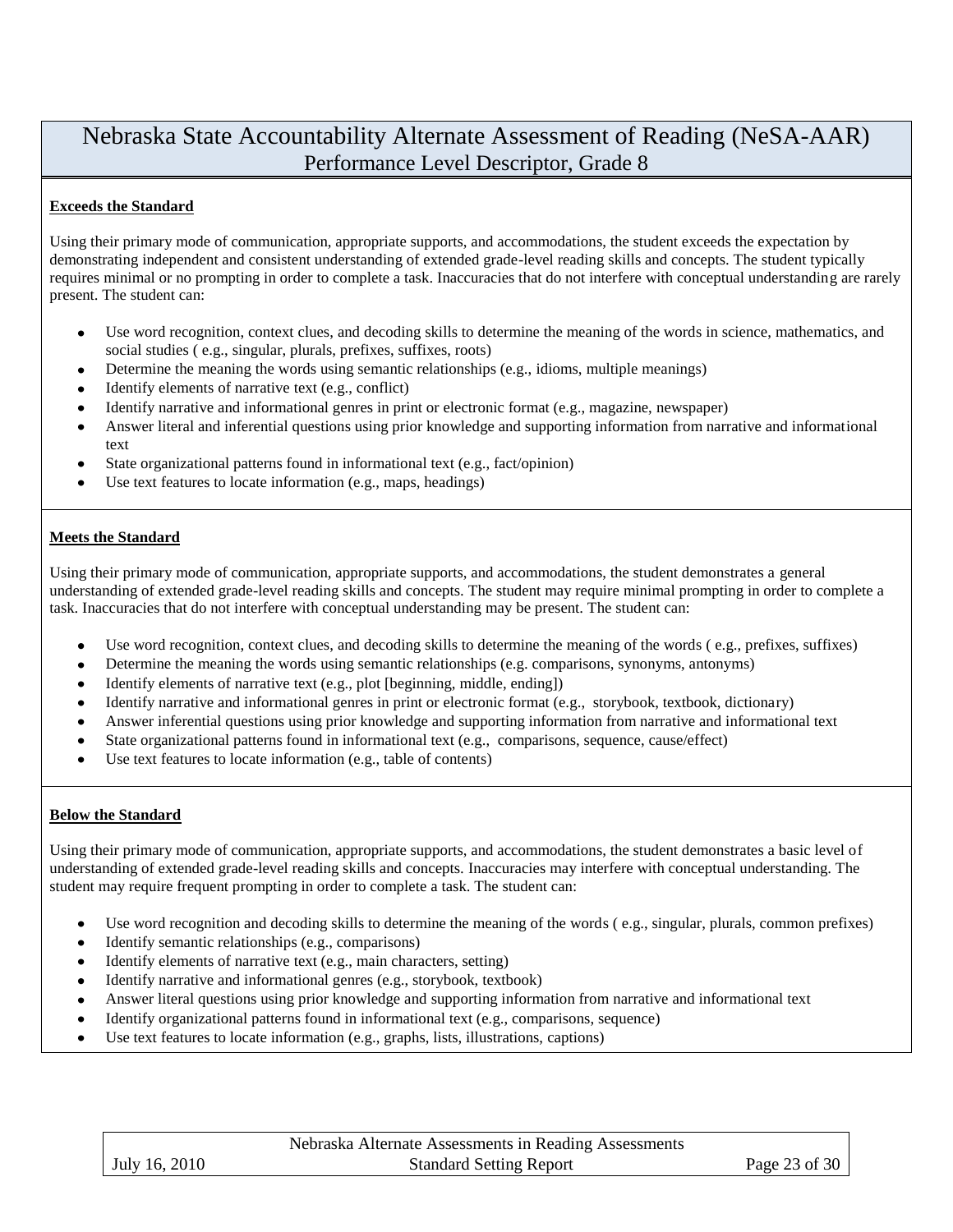#### **Exceeds the Standard**

Using their primary mode of communication, appropriate supports, and accommodations, the student exceeds the expectation by demonstrating independent and consistent understanding of extended grade-level reading skills and concepts. The student typically requires minimal or no prompting in order to complete a task. Inaccuracies that do not interfere with conceptual understanding are rarely present. The student can:

- Use word identification and decoding strategies to support understanding. Use multiple strategies to determine word meaning and  $\bullet$ usage (e.g., context clues, decoding, prefixes, suffixes, root word).
- Use multiple strategies to determine the meaning of unknown words/text (e.g., titles, illustrations, captions, headings, tables, maps, indexes, synonyms, antonyms, comparisons, idioms, multiple meanings).
- Identify characteristics of text to aid in reading comprehension. Use multiple strategies, categorize, and explain key elements in  $\bullet$ the text (e.g., predicting, story map, sequencing, lists).
- Locate and organize information relating it to self and others. Apply information from the text to a task and analyze the results  $\bullet$ (e.g., supporting details, short answer questions, multiple choice, generate one question).
- Identify and use print and electronic resources (e.g., storybooks, textbooks, magazines, dictionary, encyclopedia, graphs, lists,  $\bullet$ illustrations and captions, table of contents, maps, headings, and charts) to aid in determining information relevant to narrative and informational texts.
- Uses information from narrative text to identify multiple elements (e.g., beginning, middle, end, mood, setting, predicting,  $\bullet$ cause/effect, characters, theme, conflict).

#### **Meets the Standard**

Using their primary mode of communication, appropriate supports, and accommodations, the student demonstrates a general understanding of extended grade-level reading skills and concepts. The student may require minimal prompting in order to complete a task. Inaccuracies that do or do not interfere with conceptual understanding may be present. The student can:

- Use word identification and decoding strategies to support understanding. Use a strategy to determine word meaning (e.g., root  $\bullet$ word, suffixes, context clues, decoding, prefixes).
- Use a strategy to determine the meaning of unknown text (e.g., titles, illustrations, captions, headings, tables, maps, indexes,  $\bullet$ synonyms, antonyms, comparisons, idioms, and multiple meanings).
- Identify characteristics of text to aid in reading comprehension. Use one or two strategies to identify key elements in the text  $\bullet$ (e.g., graphing, mapping, visual organizers to identify the author's purpose).
- Apply information from the text to a task.  $\bullet$
- Identify print and electronic resources (e.g., storybooks, textbooks, magazines, dictionary, encyclopedia) to aid in determining information relevant to narrative and informational text.
- Use information from narrative and informational text to identify multiple elements (e.g., beginning, middle, end, setting,  $\bullet$ cause/effect, characters, theme).

#### **Below the Standard**

Using their primary mode of communication, appropriate supports, and accommodations, the student demonstrates a basic level of understanding of extended grade-level reading skills and concepts. Inaccuracies may interfere with conceptual understanding. The student may require frequent prompting in order to complete a task. The student may be able to:

- Use word identification and decoding skills to construct meaning from text (e.g., prefixes, suffixes, root word, context clues).
- Use a strategy to determine the meaning of unknown text (e.g., title, illustrations, heading, tables, maps, synonyms, antonyms, comparisons).
- Identify and use text components to comprehend meaning of narrative and informational text.
- Answers literal and inferential questions about a text to demonstrate comprehension.  $\bullet$
- Answers questions about elements of narrative text (e.g., character, setting, conflict, and plot [i.e., beginning, middle, end]).

|               | Nebraska Alternate Assessments in Reading Assessments |               |
|---------------|-------------------------------------------------------|---------------|
| July 16, 2010 | <b>Standard Setting Report</b>                        | Page 24 of 30 |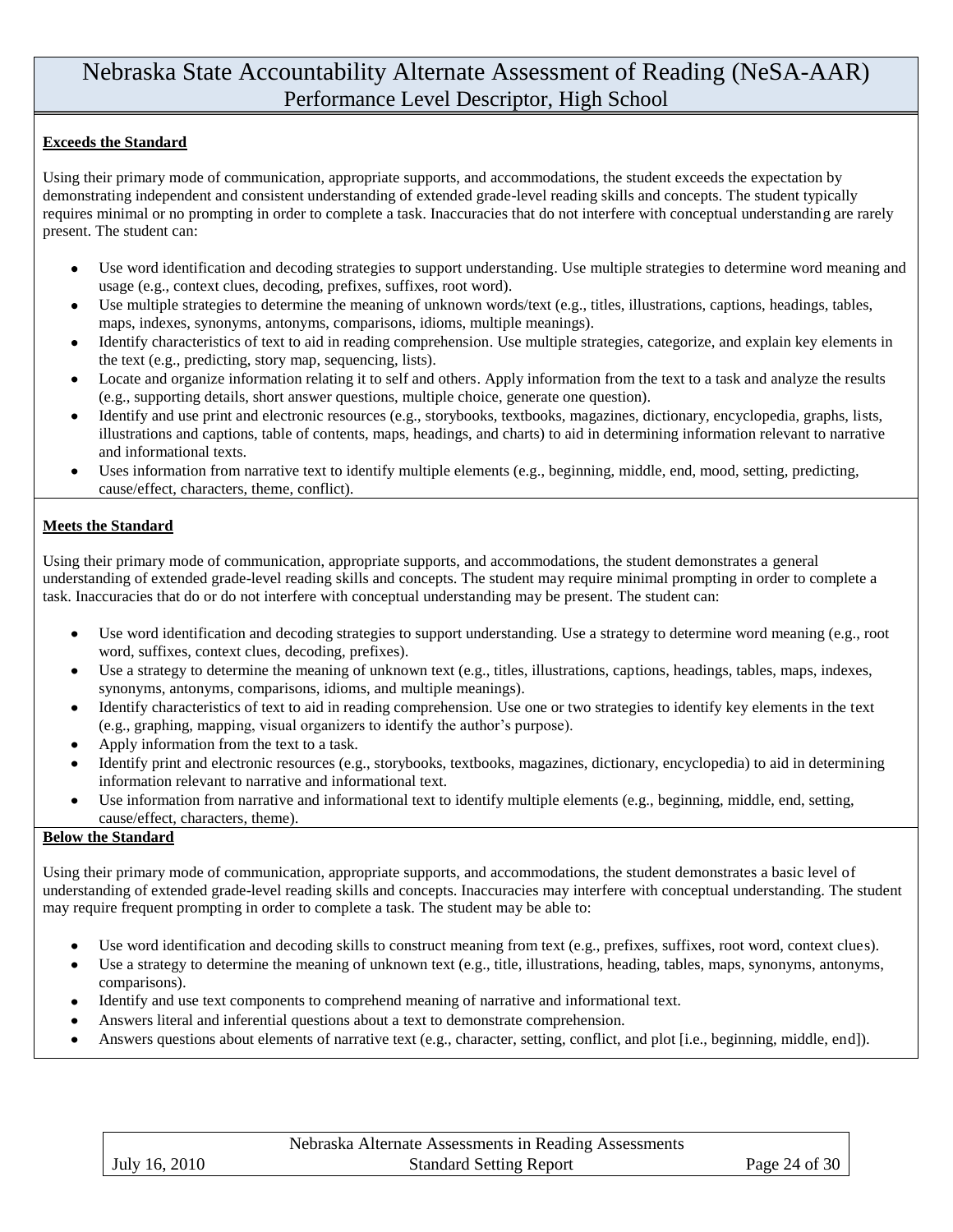|                |                |                       | Below the | Meets the | Exceeds the |
|----------------|----------------|-----------------------|-----------|-----------|-------------|
| Grade          | Round          |                       | Standard  | Standard  | Standard    |
|                |                | Median                |           | 17        | 23          |
|                | $\mathbf{1}$   | Impact                | 35%       | 28%       | 37%         |
|                |                | <b>Standard Error</b> |           | 1.06      | 0.51        |
| 3              |                | Median                |           | 17        | 23          |
|                | $\overline{2}$ | Impact                | 35%       | 28%       | 37%         |
|                |                | <b>Standard Error</b> |           | 0.89      | 0.49        |
|                |                | Median                |           | 16        | 22          |
|                | $\mathbf{1}$   | Impact                | 37%       | 26%       | 37%         |
|                |                | <b>Standard Error</b> |           | 0.79      | 0.72        |
| $\overline{4}$ |                | Median                |           | 14        | 22          |
|                | $\overline{2}$ | Impact                | 28%       | 35%       | 37%         |
|                |                | <b>Standard Error</b> |           | 0.47      | 0.35        |
|                |                | Median                |           | 14        | 22          |
|                | $\mathbf{1}$   | Impact                | 29%       | 42%       | 29%         |
|                |                | <b>Standard Error</b> |           | 0.69      | 0.69        |
| 5              |                | Median                |           | 13        | 21          |
|                | $\overline{2}$ | Impact                | 24%       | 38%       | 38%         |
|                |                | <b>Standard Error</b> |           | 0.57      | 0.58        |
|                |                | Median                |           | 14        | 22          |
|                | $\mathbf{1}$   | Impact                | 27%       | 43%       | 30%         |
|                |                | <b>Standard Error</b> |           | 1.21      | 0.75        |
| 6              |                | Median                |           | 14        | 20          |
|                | $\overline{2}$ | Impact                | 27%       | 24%       | 49%         |
|                |                | <b>Standard Error</b> |           | 1.21      | 0.82        |
|                |                | Median                |           | 15        | 21          |
|                | $\mathbf{1}$   | Impact                | 31%       | 17%       | 52%         |
| $\overline{7}$ |                | <b>Standard Error</b> |           | 0.84      | 0.73        |
|                |                | Median                |           | 15        | 20          |
|                | $\overline{2}$ | Impact                | 27%       | 15%       | 58%         |
|                |                | <b>Standard Error</b> |           | 0.98      | 0.95        |
|                |                | Median                |           | 14        | 20          |
|                | $\mathbf{1}$   | Impact                | 21%       | 19%       | 60%         |
|                |                | <b>Standard Error</b> |           | 1.23      | 0.89        |
| $8\,$          |                | Median                |           | 17        | 22          |
|                | $\overline{2}$ | Impact                | 29%       | 25%       | 46%         |
|                |                | <b>Standard Error</b> |           | 1.11      | 0.54        |
|                |                | Median                |           | 14        | 21          |
|                | $\mathbf{1}$   | Impact                | 20%       | 32%       | 48%         |
|                |                | <b>Standard Error</b> |           | 1.87      | 1.01        |
| HS             |                | Median                |           | 13        | 22          |
|                | $\overline{2}$ | Impact                | 19%       | 41%       | 40%         |
|                |                | <b>Standard Error</b> |           | 1.5       | 0.95        |

# **Appendix B: Detailed Standard Setting Results by Grade Level**

|               | Nebraska Alternate Assessments in Reading Assessments |               |
|---------------|-------------------------------------------------------|---------------|
| July 16, 2010 | <b>Standard Setting Report</b>                        | Page 25 of 30 |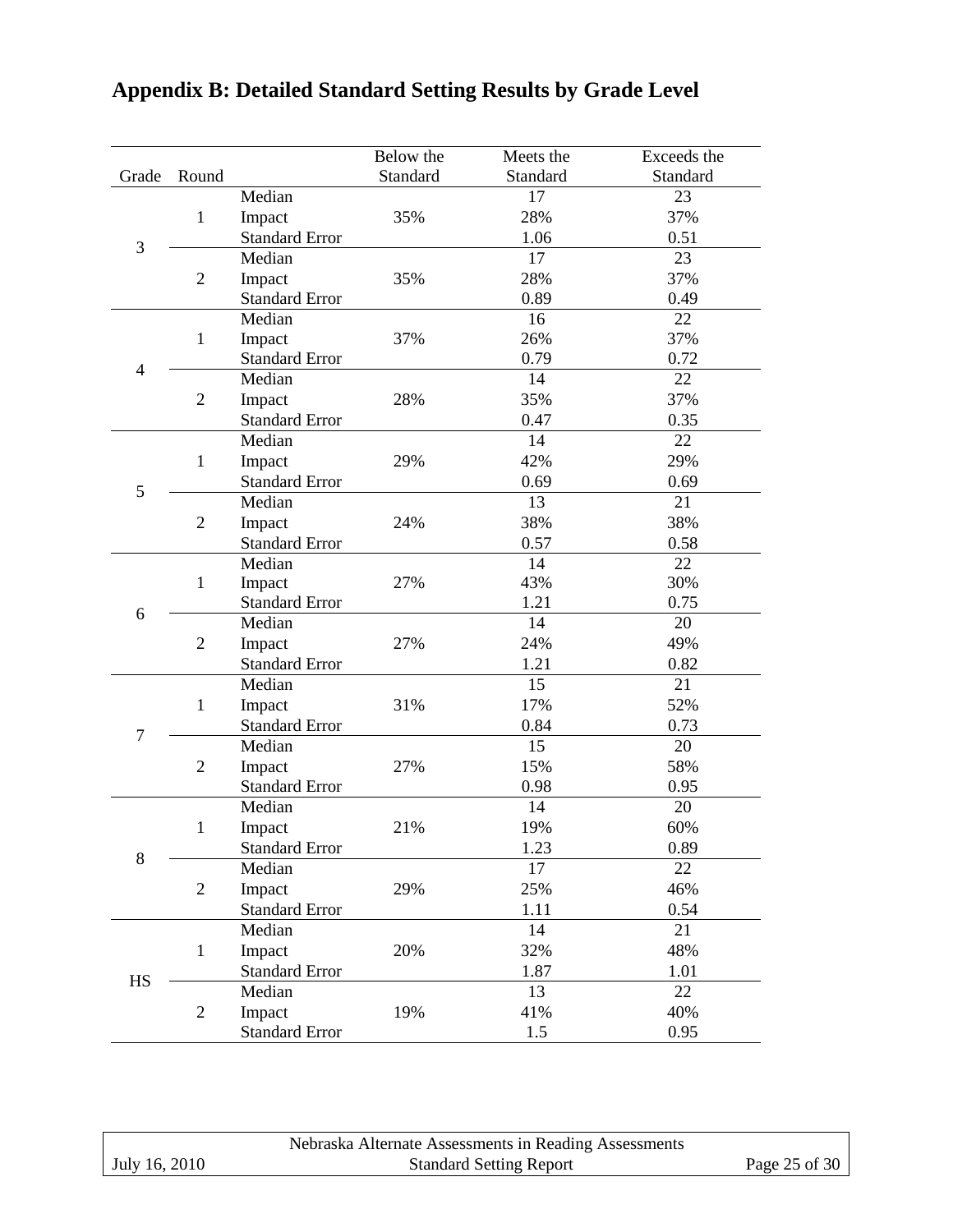# **Appendix C: Impact Tables by Grade Level**

The table below indicates the cumulative pass rate for each raw score on the exam, by grade level.

| Score            | Grade 3 | Grade 4 | Grade 5 | Grade 6 | Grade 7 | Grade 8 | Grade 11 |
|------------------|---------|---------|---------|---------|---------|---------|----------|
| $\boldsymbol{0}$ | 0%      | 4%      | 6%      | 4%      | 4%      | 4%      | 4%       |
| $\mathbf{1}$     | 4%      | 5%      | 7%      | 4%      | 4%      | 5%      | 4%       |
| $\overline{2}$   | 5%      | 6%      | 8%      | 5%      | 4%      | 6%      | 6%       |
| 3                | 6%      | 8%      | 8%      | 6%      | 5%      | 6%      | 6%       |
| $\overline{4}$   | 6%      | 9%      | 8%      | 6%      | 5%      | 7%      | 7%       |
| 5                | 9%      | 12%     | 9%      | 6%      | 5%      | 8%      | $8\%$    |
| 6                | 10%     | 13%     | 9%      | $8\%$   | 6%      | 9%      | 9%       |
| $\boldsymbol{7}$ | 10%     | 15%     | 12%     | 11%     | 8%      | 10%     | 10%      |
| 8                | 12%     | 16%     | 13%     | 12%     | 9%      | 11%     | 11%      |
| 9                | 14%     | 17%     | 15%     | 14%     | 13%     | 12%     | 13%      |
| 10               | 17%     | 19%     | 17%     | 17%     | 16%     | 15%     | 15%      |
| 11               | 19%     | 21%     | 20%     | 21%     | 20%     | 18%     | 17%      |
| 12               | 22%     | 25%     | 24%     | 24%     | 24%     | 20%     | 19%      |
| 13               | 24%     | 28%     | 29%     | 27%     | 26%     | 21%     | 20%      |
| 14               | 25%     | 32%     | 31%     | 31%     | 27%     | 26%     | 24%      |
| 15               | 30%     | 37%     | 34%     | 34%     | 29%     | 28%     | 25%      |
| 16               | 35%     | 41%     | 38%     | 38%     | 32%     | 29%     | 28%      |
| 17               | 39%     | 44%     | 41%     | 42%     | 37%     | 31%     | 31%      |
| 18               | 42%     | 48%     | 51%     | 47%     | 38%     | 34%     | 36%      |
| 19               | 48%     | 53%     | 56%     | 51%     | 42%     | 40%     | 45%      |
| 20               | 52%     | 58%     | 62%     | 61%     | 48%     | 44%     | 52%      |
| 21               | 57%     | 63%     | 71%     | 70%     | 53%     | 54%     | 60%      |
| 22               | 63%     | 69%     | 81%     | 85%     | 63%     | 65%     | 67%      |
| 23               | 70%     | 77%     | 89%     | 93%     | 78%     | 80%     | 80%      |
| 24               | 82%     | 89%     | 96%     | 98%     | 90%     | 93%     | 92%      |
| 25               | 100%    | 100%    | 100%    | 100%    | 100%    | 100%    | 100%     |

|               | Nebraska Alternate Assessments in Reading Assessments |               |
|---------------|-------------------------------------------------------|---------------|
| July 16, 2010 | <b>Standard Setting Report</b>                        | Page 26 of 30 |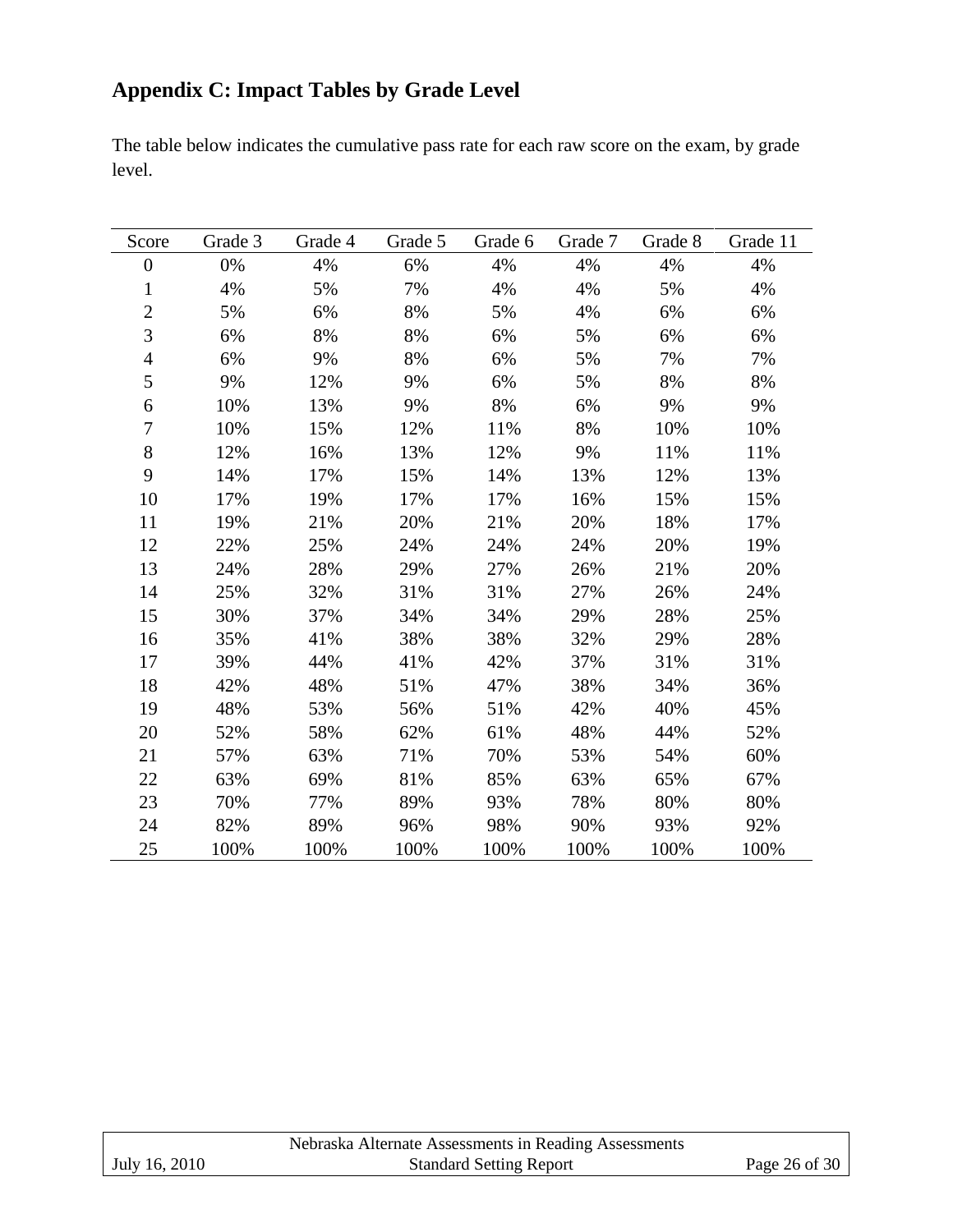## **Appendix D: Evaluation Comments**

## **Elementary Panel Evaluation Comments**

## *PLD Evaluation*

- In the beginning it would be helpful to complete one PLD together or as a whole group everyone appeared to have some difficulty getting started.
- I feel discussing as a large group our plan for developing/format of the PLD's would have been helpful. It took us at least 3+ minutes to decide how to even start.
- Might be helpful to complete some as a large group or an example not sure though, it worked out really well in the end.
- Maybe do an example with whole group before we break into small groups.
- Have each grade level use butcher paper. Fold equally in 3 parts and write your PLDs down. Then attach them to wall side by side. This would save time by eliminating rewriting on dry-erase board. Each grade could use a different color marker. It would be more visual and easier to read since each group would assign the best printer for the job.
- Training was fine, just concerned if the content is too hard for the severe and profound student.
- A little more explanation of expectations from the beginning would have been helpful. We were a little lost at the beginning but once we received more explanation it went much smoother
- To be honest this has a difficult task, not all teachers had experience with some of these high needs students so it has difficult to assume what they would handle or not handle. This help of resources, Carla, Alpine team did get us back on track.

## *Standard Setting Evaluation*

- Alternative Assessment went very smoothly.
- Great process and a learning experience. I would like to participate in future NDE standard setting workshops.

|               | Nebraska Alternate Assessments in Reading Assessments |               |
|---------------|-------------------------------------------------------|---------------|
| July 16, 2010 | <b>Standard Setting Report</b>                        | Page 27 of 30 |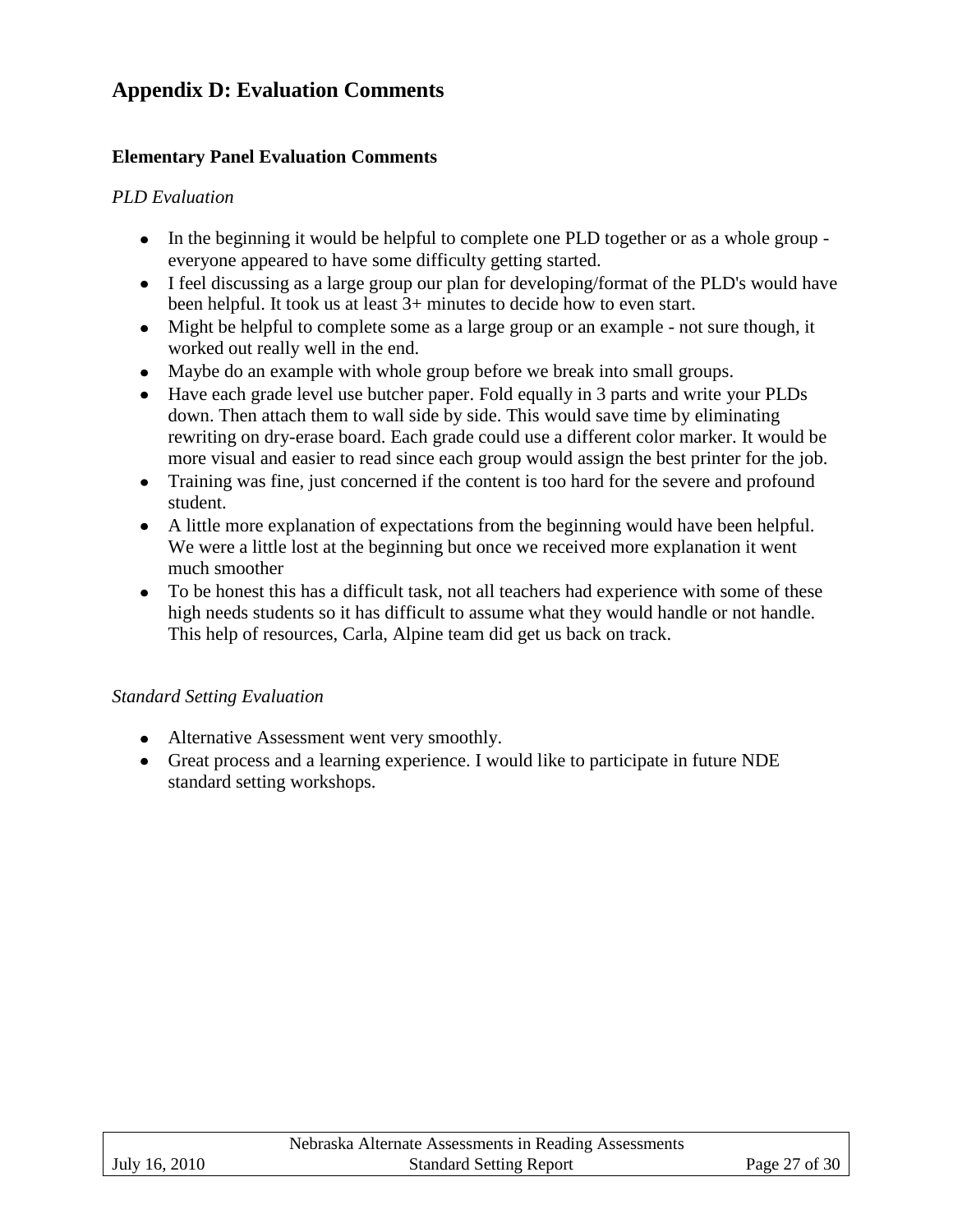## **Middle Panel Evaluation Results**

## *PLD Evaluation*

- Process needed to be explained better an example as a group to get everyone on same page.
- Not enough guidance was given prior to writing the PLDs. There was enough time but there was no guidance or direction on the PLD development. Prior to developing the PLDs, the group was unsure of what the expectations were for the PLD development.
- Not very confident in PLDs because not representative of students in this population.
- The most frustrating parts of this process were: 1) Lack of direction when presented with task. 2) Lack of cohesion between groups. 3) Lack of leadership through process.
- Myisha was fabulous in keeping the group on task, providing insightful direction, and maintain a great level of rapport with the group.
- We needed more direction to eliminate wasted time. More input is needed to give a good direction of the task. Organization and better display of the PLD would have been helpful.
- I felt sorry for directors having to put up with negative people who complained instead of using corrective input. This was very informative for me as a first timer. Thanks
- I think having a computer and LCD projector would help me see the "whole" picture of the grade(s) for the PLD.
- Needed more direction in the beginning of the process. Lots of time spent "lost" in the process. Too many different directives. Some "panelists" were rude. Seems like we needed a model to follow. If we had been told to use a specific formula and make the adjustments for each grade level, it would have been easier.
- We need very clear, concise directions when we split into grade-level groups. We also need a leader to check in with the groups as we work, so that we know if we are doing it correctly. Middle level has to coordinate with 2 other break-out levels, and that calls for more guidance than we received. I don't mind hard work, but I do mind re-doing work that was made unnecessarily difficult.

## *Standard Setting Evaluation*

- Felt like more direction was needed at the onset so less questions later. Needed NDE direction at all the time during the process.
- After we rated Round 1 of 8th grade (our final assessment) then someone finally explained to us what the data meant. Up until that point the data was posted on the board and simply read. I feel my work on the 7th and 6th would have been more valid had the data been explained earlier.
- The actual scoring I felt was very successful. The practice test helped out a lot. Having the P-values helped when doing the round 2 scoring. Thanks
- Difficult to use P-values from last year as it appears that many of students taking alternate assessment should not have.
- This operational setting was much clearer. 1st day  $=$  fix. Draft performance levels descriptors needed to 1st be modeled before expecting to develop descriptors. A lot of time was wasted as we (6-8 group) felt like we were blind to what was expected. Then

|               | Nebraska Alternate Assessments in Reading Assessments |               |
|---------------|-------------------------------------------------------|---------------|
| July 16, 2010 | <b>Standard Setting Report</b>                        | Page 28 of 30 |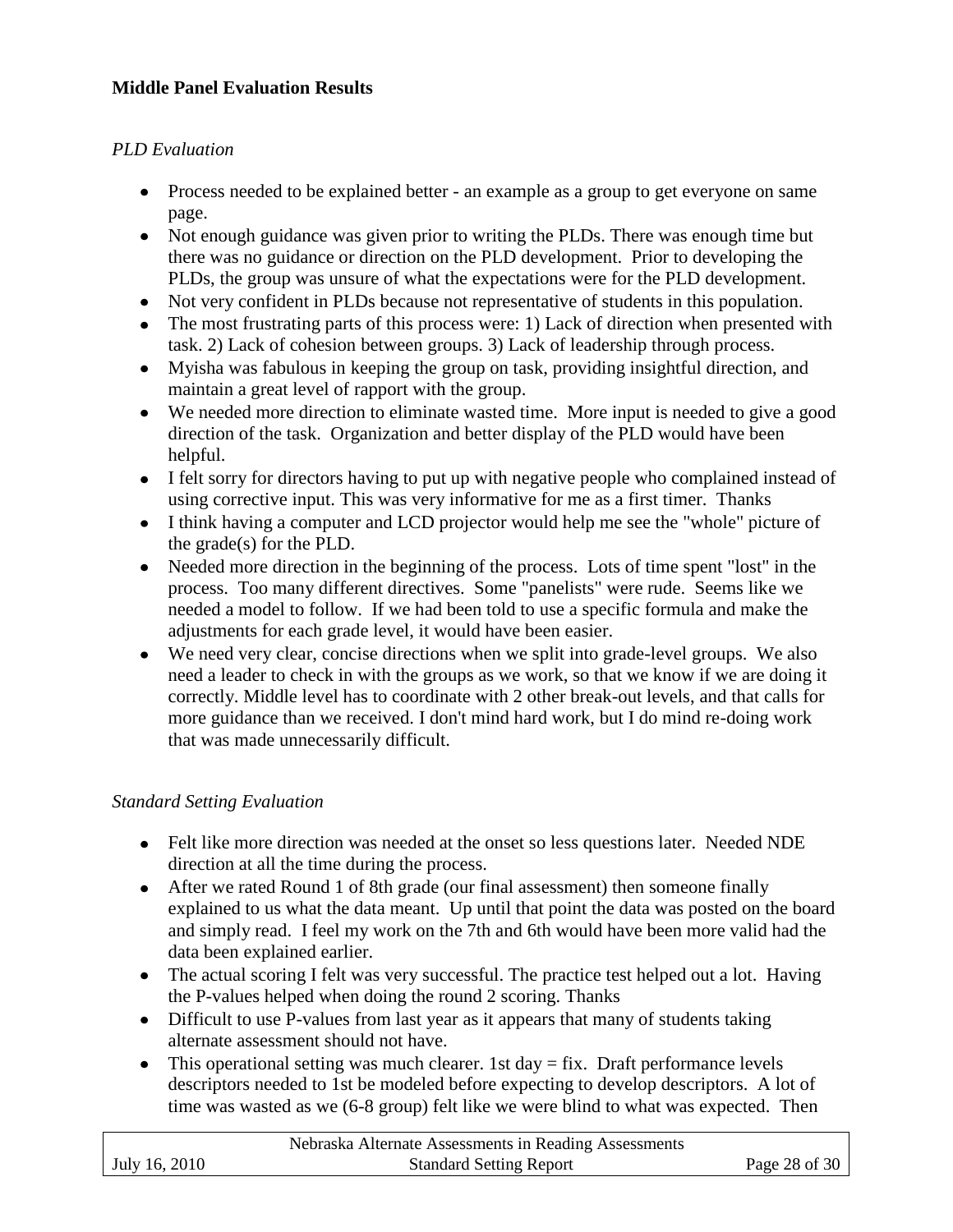we had to redo our descriptors because we were too specific (gave direct examples) and did not just use the extended descriptions and level/rate them according to difficulty. Helpful when a staff member came in to tell us if we change our markings on y/n how it impacts the percentage of basic/proficient/adv (like a balloon). This would have been helpful at the start of the 2nd ranking session.

- Success of standard setting workshop was fairly successful. More direction and instruction of what is asked of the team of educators was needed and clearer view of the target outcome. Meeting each other at the beginning of the training would have been useful to help build camaraderie and respect. Dr. Susan started the session stating, "use positive views". This statement should be held accountable by the leaders. Myisha was amazing! She gave a warm perspective and was good at maintaining a positive rapport by using the educators' names, smiling, keeping us organized by not standing over us. It would be a better cohesive environment with positive remarks and positive encouragement was made by Cristina. More training or a higher level of expectations of the target goal needed to be made. Having Carla give her view point was useful. It was an interesting experience.
- If too many students took the test who shouldn't have, then the cut-scores are not realistic for the intended population. Our district students who I perceive should take this assessment would mostly all score at the basic level.
- Give examples/guided practice before you want us to do the task. Use a LCD/Laptop (technology) to help keep things organized.
- More detailed training in beginning. Some people were judging tests and had never been exposed to them… An overview of the format would have been beneficial. Completing a practice test together (guided practice) before doing independent practice would have been very helpful. Thanks for all that you do at NDE!
- Nice Job!
- I appreciate having plenty of time for each task. I did not feel rushed or bored, because we knew ahead of time that there would be down time.

|               | Nebraska Alternate Assessments in Reading Assessments |               |
|---------------|-------------------------------------------------------|---------------|
| July 16, 2010 | <b>Standard Setting Report</b>                        | Page 29 of 30 |